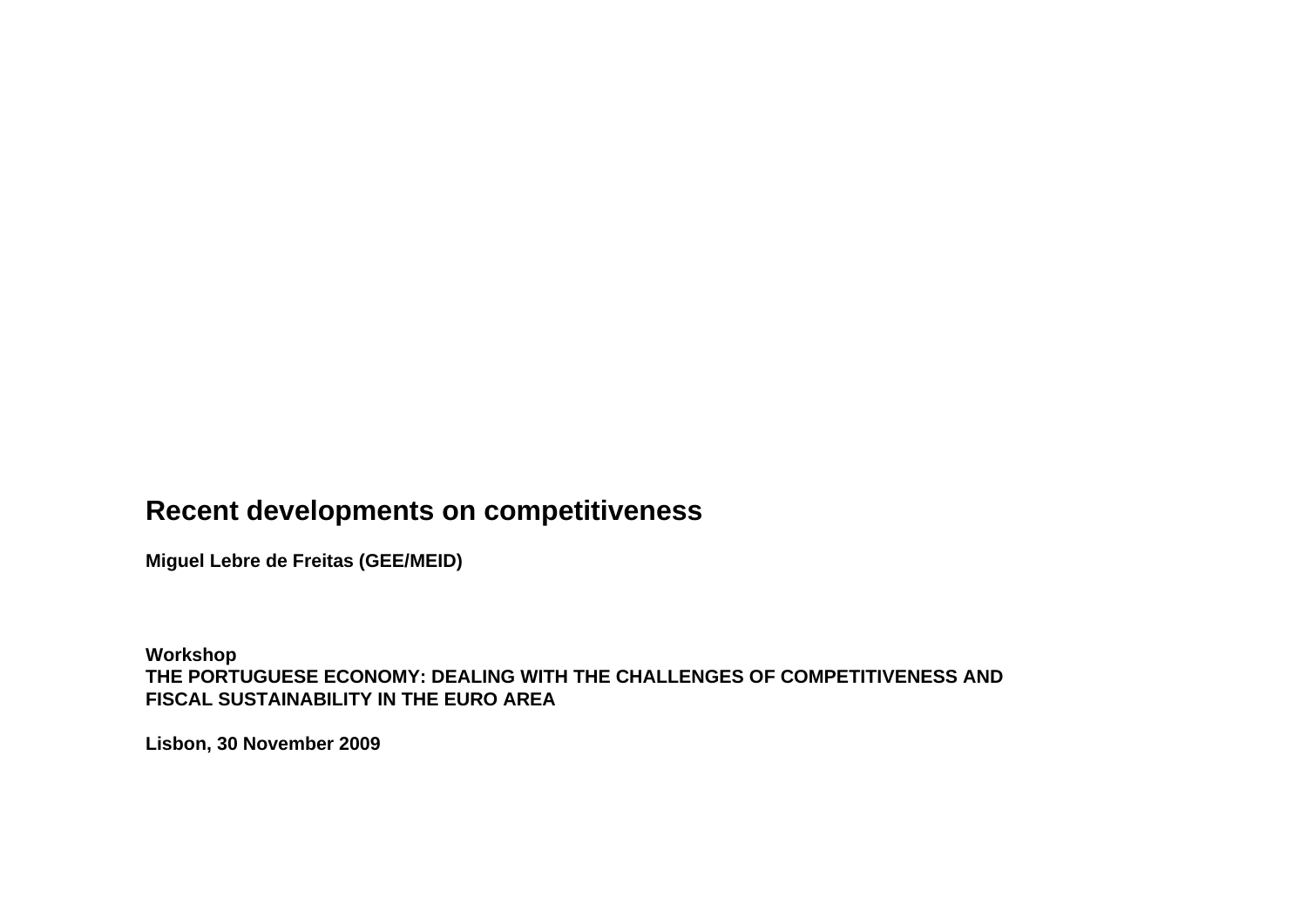**2001:** my newspaper article

- 1990s: Change in regime
- End of financial repression (credit ceilings, capital controls)
- Lower inflation rates
- Declining currency risk
- Prospects of faster convergence

Implications:

- Demand expansion
- Large capital inflows (also to accommodate the fall in money velocity)
- Real Exchange Rate (RER) appreciation

Future (as of 2001):

- Aggregate demand will fall back

- In the presence of price or wage stickiness, incentives have to be adjusted so as to favour the reallocation of resources from non-tradables to tradables and composition of the demand in the opposite direction.

- Critical choice: wages vs unemployment (for each productivity level)

The interesting thing is that in 2009 we are still discussing the same dilemma.

This is only possible because Portugal is in the EMU.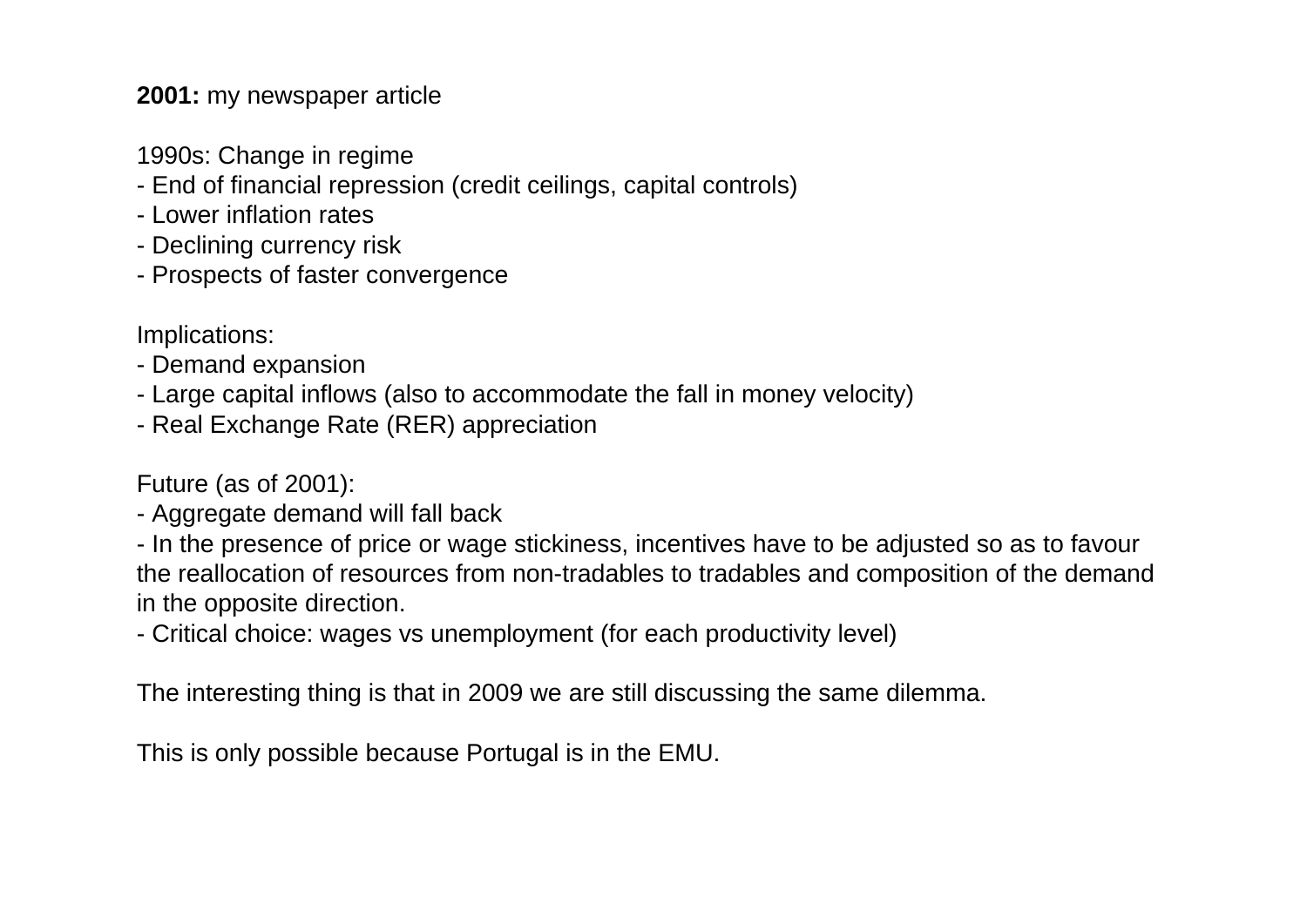# Outline:

- 1. What happened?
- 2. The relative price effect
- 3. Unit Labour Costs
- 4. Terms of trade effects
- 5. Discussion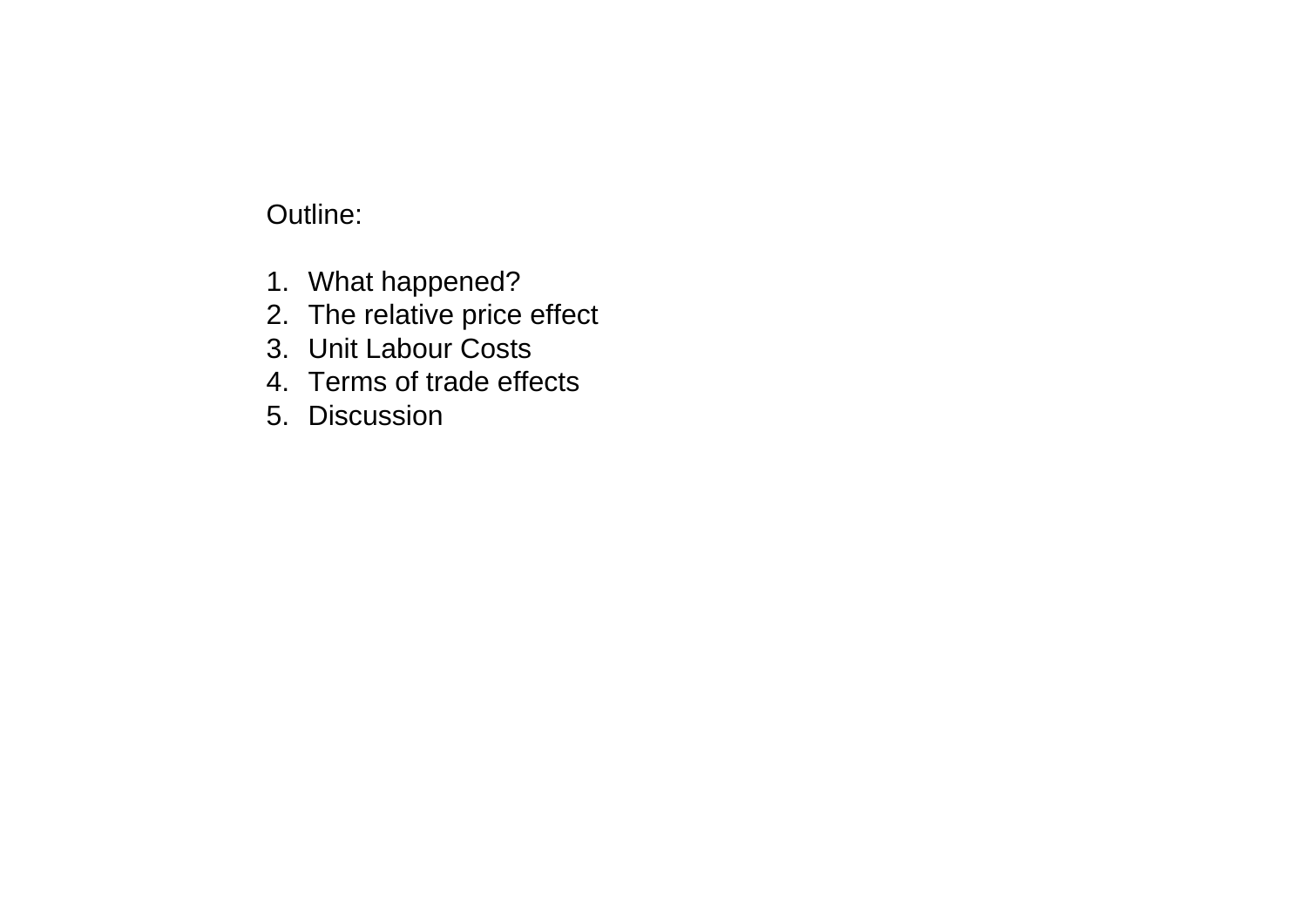|                                | 1996-2000 | 2001-2005 | 2006-2008 | 2009*   |
|--------------------------------|-----------|-----------|-----------|---------|
| <b>Private Consumption</b>     | 4.2       | 1.4       | 1.7       | $-0.9$  |
| Government Consumption         | 3.9       | 2.4       | $-0.3$    | 2.1     |
| <b>Gross Capital Formation</b> | 7_9       | $-2.2$    | 0.9       | $-13.1$ |
| Households                     | 6.1       | $-3.1$    | $-1.3$    |         |
| <b>Firms</b>                   | 10.0      | $-1.7$    | 3.6       |         |
| Government                     | 4.0/      | -3.0      | $-8.8$    |         |
| Domestic Demand                | 50        | 0.7       | 1.2       | $-3.3$  |
| Exports                        | 6.3       | 2.6       | 5.1       | $-13.1$ |
| Imports                        | 8.6       | 1.9       | 4.3       | $-11.7$ |
| GDP                            | 4.1       | 0.9       | 1.1       | $-2.7$  |

#### *GDP (Expenditure Approach) - Average growth rates*

Source: INE 1995-2008. B. Portugal 2009 (forecast).

*Output Gap (Portugal)*



- In 1995-2000 there was and increase in domestic demand (5% per year)
	- Private investment

•

- Government expenditures
- • This allowed the economy to recover from the previous slump.
- • Lower output gap than in the previous cycle (EMU effect)

1. What happened?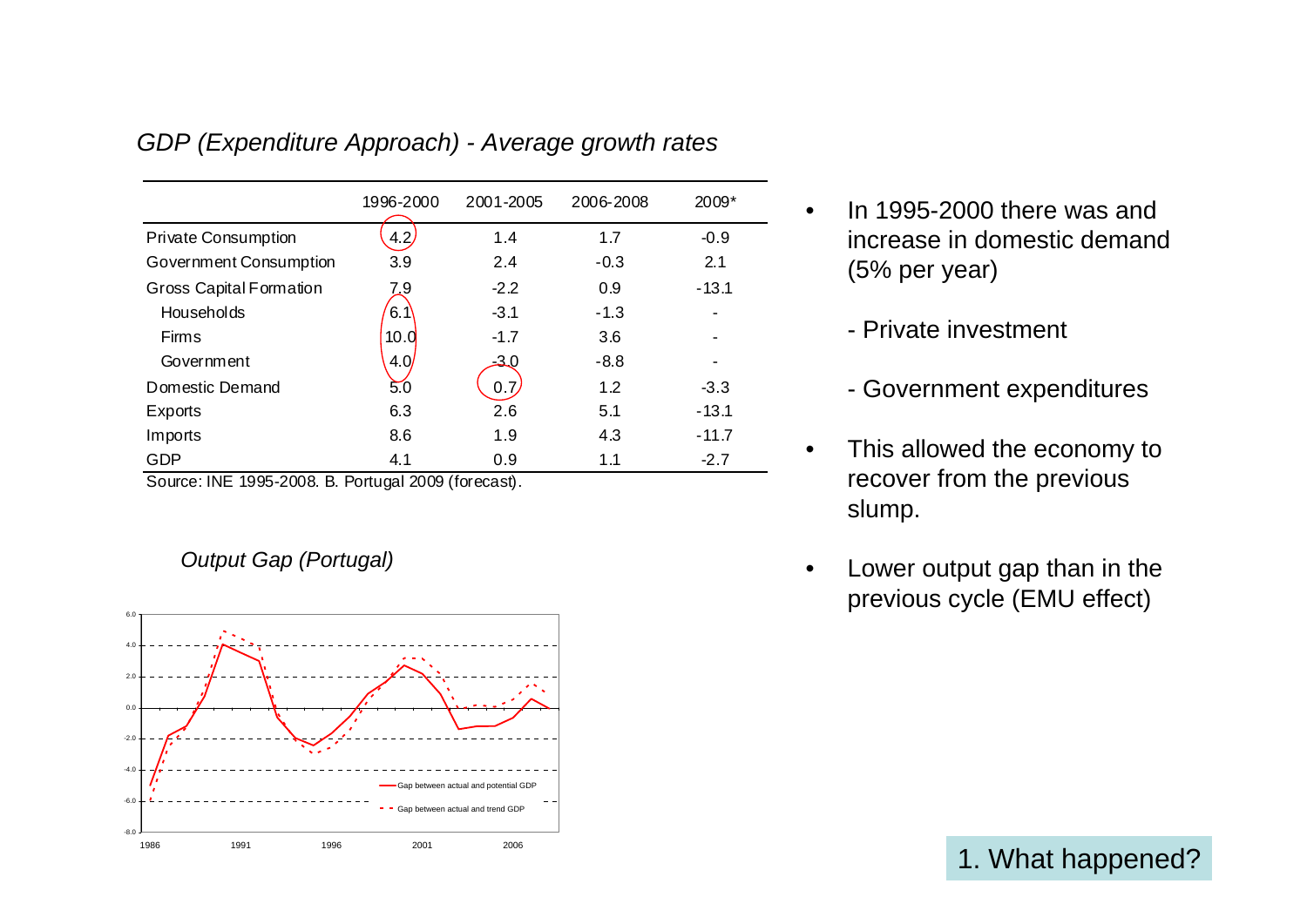|                         | 1995   | 2000   | 2005   | 2008   | $95 - 00$ | 00-05  | 00-08  |
|-------------------------|--------|--------|--------|--------|-----------|--------|--------|
| <b>Households</b>       |        |        |        |        |           |        |        |
| Saving                  | 9.7    | 7.3    | 6.6    | 4.6    | $-2.4$    | $-0.7$ | $-2.0$ |
| Investment              | 6.9    | 7.8    | 6.0    | 5.6    | $\theta$  | $-1.7$ | $-0.5$ |
| Saving minus Investment | 2.7    | $-0.5$ | 0.6    | $-1.0$ | $-3.2$    | 1.0    | $-1.5$ |
| Corporations            |        |        |        |        |           |        |        |
| Saving                  | 11.6   | 9.1    | 9.4    | 6.6    | $-2.5$    | 0.2    | $-2.8$ |
| Investment              | 12.1   | 16.2   | 13.6   | 14.5   | 4.1       | $-2.6$ | 0.9    |
| Saving minus Investment | $-0.5$ | $-7.0$ | $-4.2$ | $-7.9$ | 55        | 2.8    | $-3.7$ |
| General government      |        |        |        |        |           |        |        |
| Saving                  | $-1.5$ | 0.6    | $-3.2$ | $-0.9$ | 2.1       | $-3.8$ | 2.3    |
| Investment              | 3.7    | 3.8    | 2.9    | 2.1    | 0.0       | $-0.8$ | $-0.8$ |
| Saving minus Investment | $-5.2$ | $-3.2$ | $-6.1$ | $-3.1$ | 2.0       | $-3.0$ | 3.1    |
| External                |        |        |        |        |           |        |        |
| Saving                  | 3.0    | 10.7   | 9.8    | 11.9   | 7.7       | $-0.9$ | 2.1    |
| Memo:                   |        |        |        |        |           |        |        |
| Private saving          | 21.3   | 16.4   | 16.0   | 11.2   | $-4.8$    | $-0.5$ | $-4.7$ |
| Govemment saving        | $-1.5$ | 0.6    | $-3.2$ | $-0.9$ | 2.1       | $-3.8$ | 2.3    |
| Investment              | 22.7   | 27.7   | 22.6   | 22.2   | 4.9       | $-5.1$ | $-0.4$ |
| Capital transfers       | 2.6    | 1.7    | 1.5    | 1.7    | $-1.0$    | $-0.1$ | 0.2    |
| Net borrowing           | 0.3    | 9.0    | 8.3    | 10.2   | 8.7       | $-0.8$ | 1.9    |

Current savings and investment by institutional sector (% of GDP)

It looks like this episode of external imbalance was driven by private choices, instead as by negative government savings.

However, the fiscal impulse in the period was expansionary, so the government also had a role.

1995-2000:

- • Households savings declined
- • Corporate savings declined (increase in taxation in 95- 00, interest bill in 05-08)
- • Government savings improved (Maastricht discipline, though the improvement was revenue based, with a pro-cyclical fiscal stance).
- • Private investment increased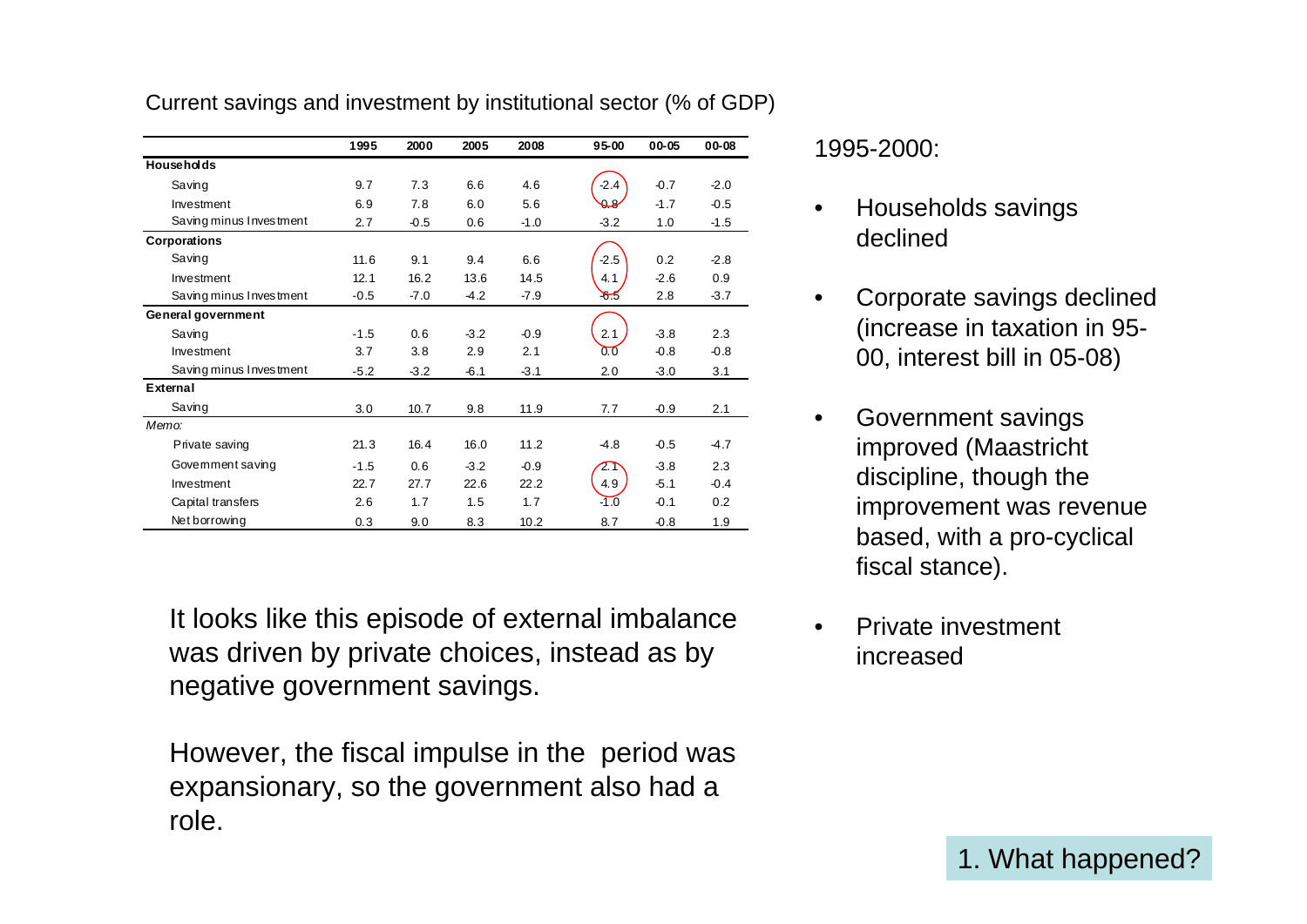

Savings by Institutional Sector and GFCF (% of GDP)

Other episodes of external imbalance had occurred, but this one has been much longer.

Participation in the EMU allows for a smoother return to external balance, smoothing the business cycle

Note that:

1. The investment boom along 1995-2000 was not impressive (including households investment);

2. The fall in households savings had started much earlier (middle 1980s)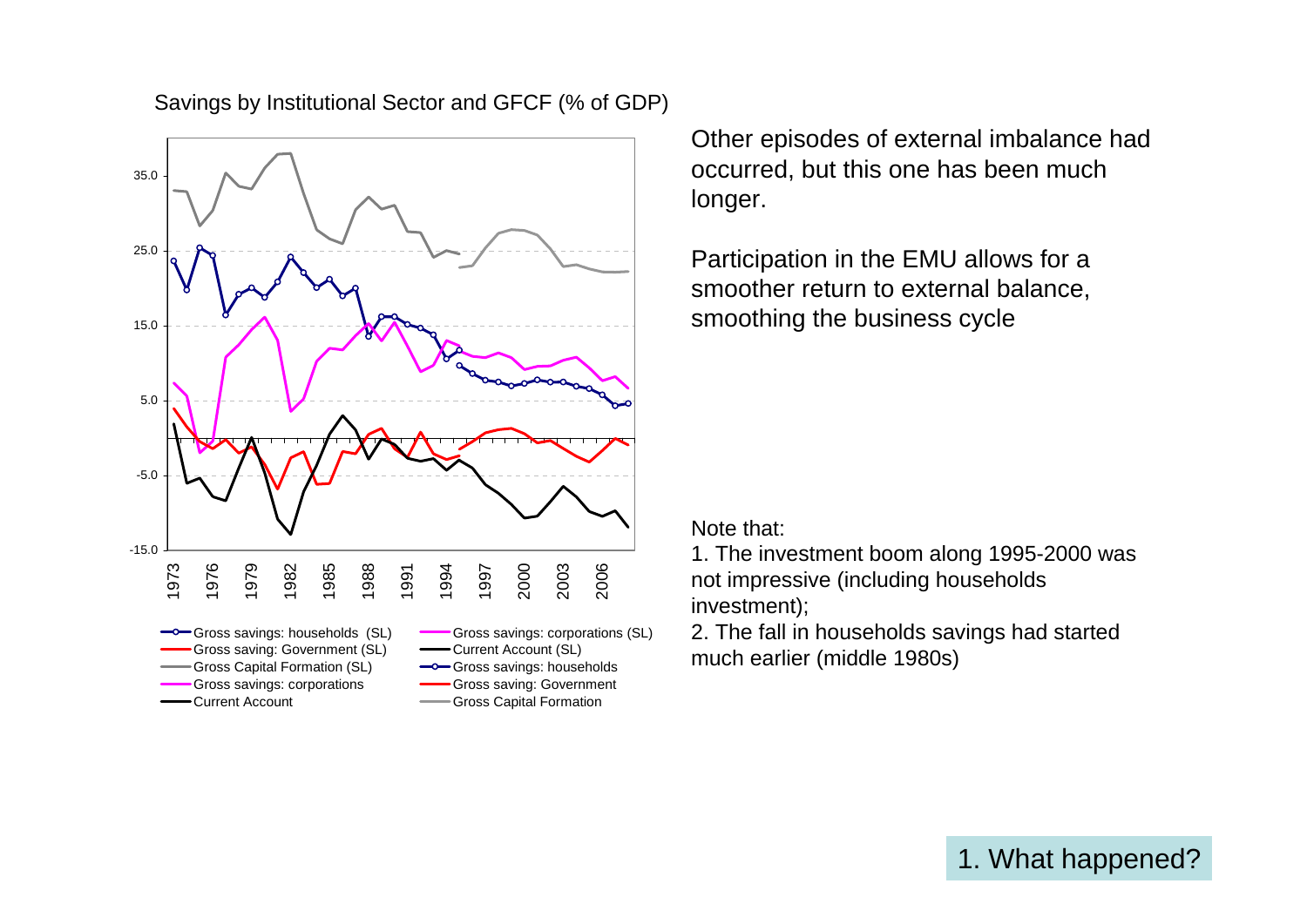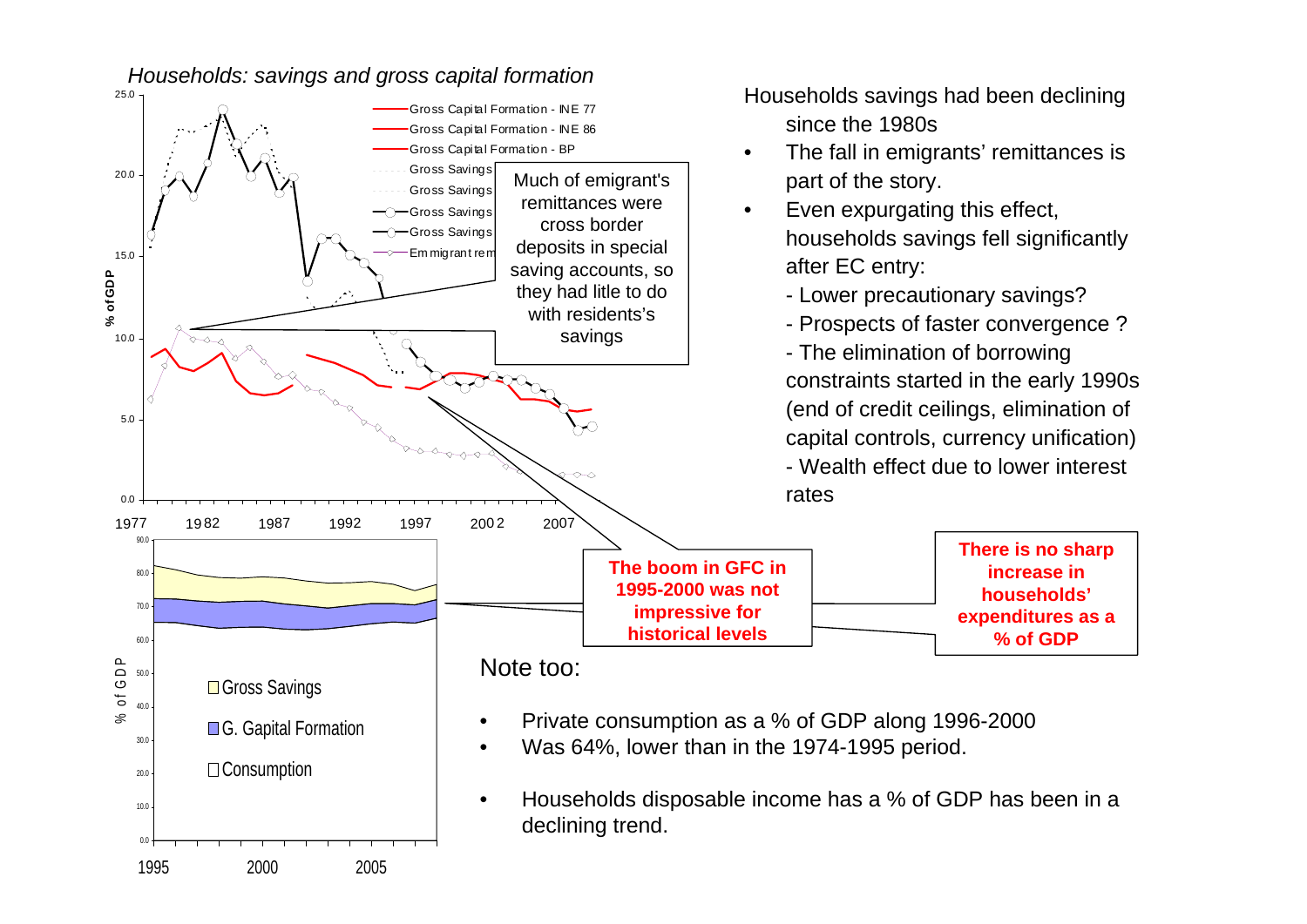|                           |       |      | 1953-1973 1974-1995 1996-2000 2001-2005 2006-2008 |       |       |
|---------------------------|-------|------|---------------------------------------------------|-------|-------|
| Private consumption       | 72.0  | 67.6 | 64.1                                              | 63.7  | 65.6  |
| <b>Public Consumption</b> | 10.1  | 14.5 | 18.5                                              | 20.4  | 20.5  |
| Investment                | 24.9  | 30.5 | 26.4                                              | 24.2  | 22.2  |
| Domestic Demand           | 107.1 | 1126 | 109.0                                             | 108.3 | 108.3 |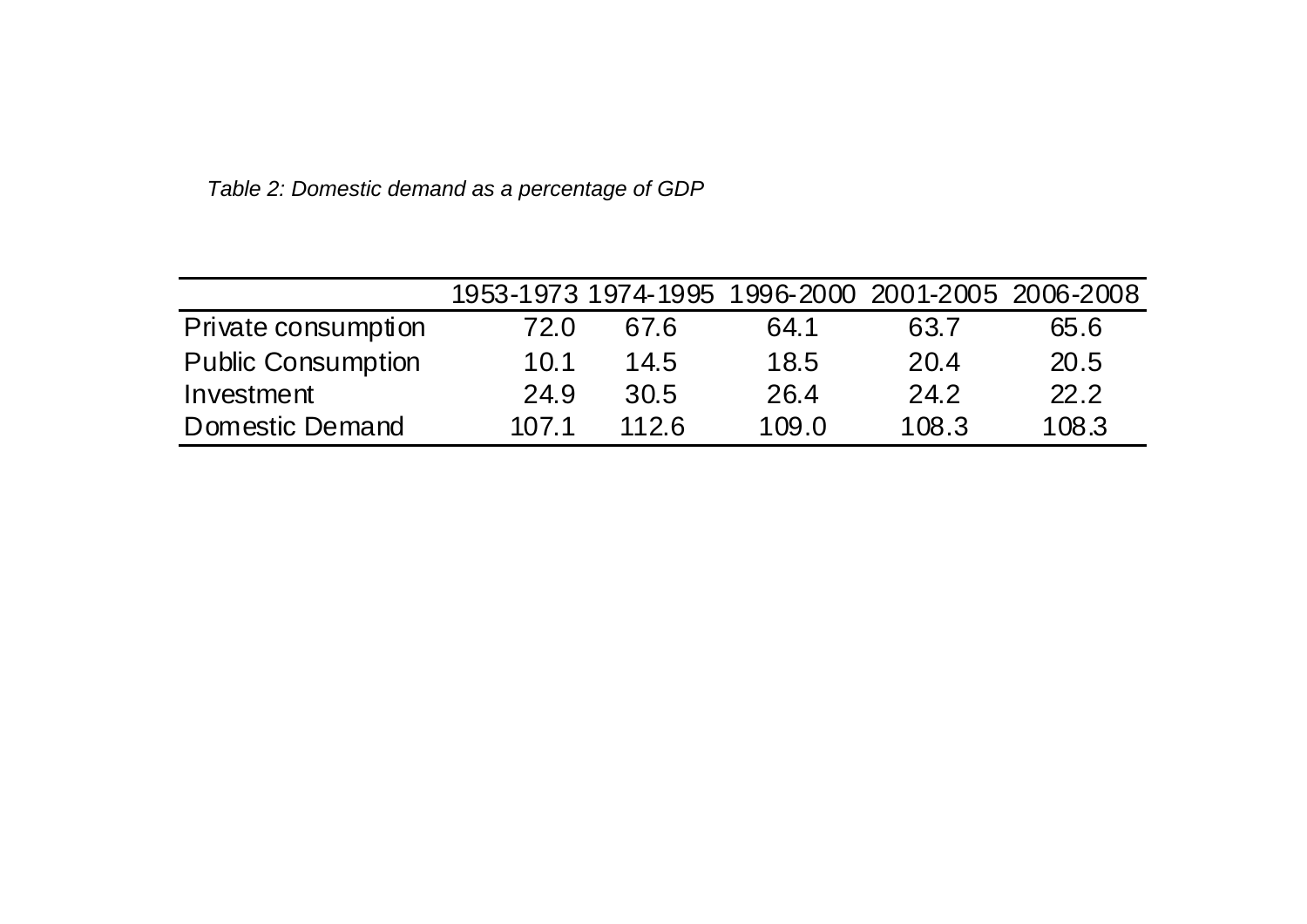#### *Corporate sector % of GDP*

|                                                                    | 1995   | 2000   | 2005   | 2008   | $95 - 00$ | $00 - 05$ | $05 - 08$ |
|--------------------------------------------------------------------|--------|--------|--------|--------|-----------|-----------|-----------|
| Gross operating surplus                                            | 19.5   | 19.4   | 19.2   | 20.7   | 0.0       | $-0.2$    | 1.5       |
| Net property income<br>Net current transfers received minus taxes  | $-4.6$ | $-5.6$ | $-6.0$ | $-9.4$ | $-1.0$    | $-0.4$    | $-3.4$    |
| on income and wealth<br>Adjustment for the change in net equity of | $-1.9$ | $-4.0$ | $-3.3$ | $-4.6$ | $-2.1$    | 0.8       | $-1.3$    |
| households on pension funds: corporations                          | 1.1    | 0.7    | 0.6    | 0.1    | $-0.4$    | $-0.1$    | $-0.4$    |
| Gross savings                                                      | 11.9   | 9.1    | 9.4    | 6.7    | -2.7      | 0.2       | $-2.7$    |

- Gross Operating Surplus remained stable in 1995-2000

- In the 1995-2000 period, the fall in corporate savings is mostly accounted by a sharp increase in taxation

- Along 1995-2005, the fall in interest payments is more than offset by an increase in distributed earnings, so the net property income declined slightly.

- After 2006, however, the interest bill increased sharply and so did the net property income. In result, there is a fall in corporate savings

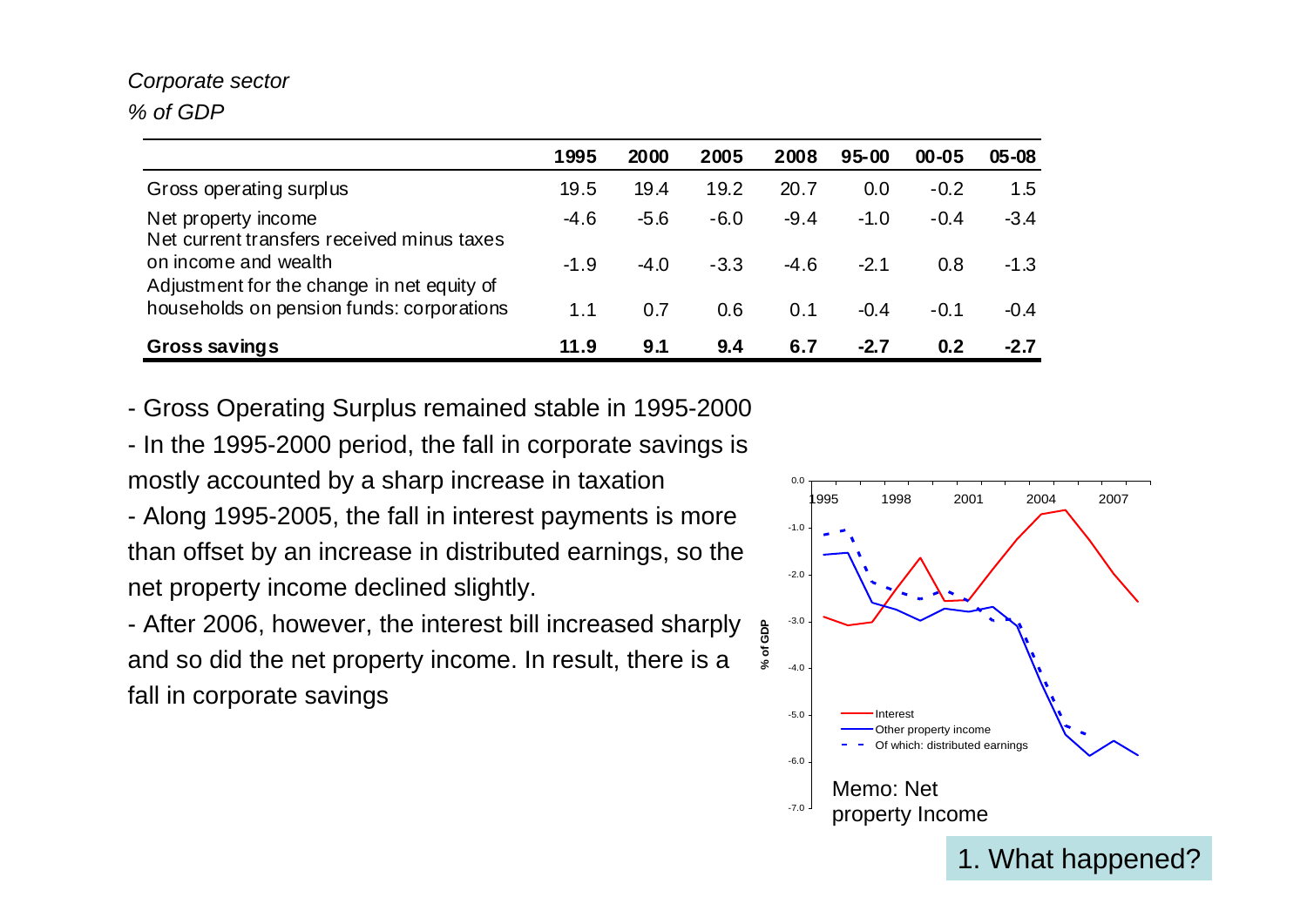#### *Current and Capital Account (% of GDP)*



-Declining transfers

-Fall in net exports (not as dramatic as

- With the rising debt, an increasing deficit in the income account shows up

#### Current account as a percentage of GDP (period averages)

|                                         |        |        |        | 1953-1973 1974-1995 1996-2000 2001-2005 2006-2008 |        |
|-----------------------------------------|--------|--------|--------|---------------------------------------------------|--------|
| Net exports of goods and services       | $-5.0$ | $-9.1$ | $-9.2$ | -8.0                                              | -7.8   |
| Net primary income from the RoW         | 0.2    | $-2.3$ | $-1.3$ | $-2.3$                                            | $-4.3$ |
| Net current transfers + capital account | 4.3    | 8.2    | 5.3    | 3.5                                               | 2.8    |
| Net lending (+) or net borrowing (-):   | $-0.5$ | $-3.1$ | $-5.2$ | $-6.8$                                            | $-9.3$ |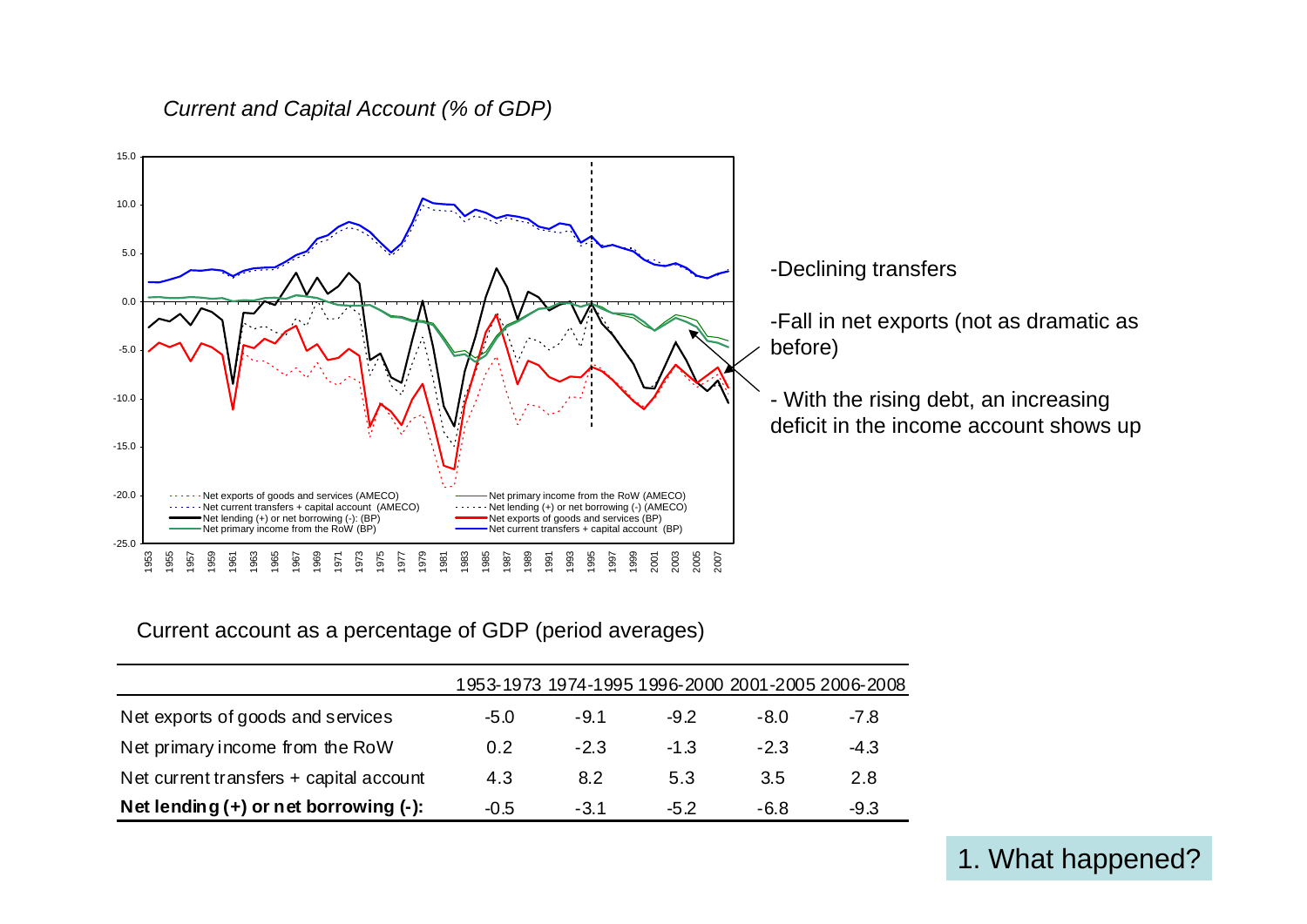## **The Oil Shock is part of the story**

•Net exports have been largely affected by terms of trade effects

•Between 2003 and 2008, net imports of energy increased by 2.3% of GDP

•In 2008, more than half of the deficit in net exports (8.9% of GDP) is accounted by energy (4.9%).



*Relative price of oil (Brent in euros divided by the GDP deflator)*

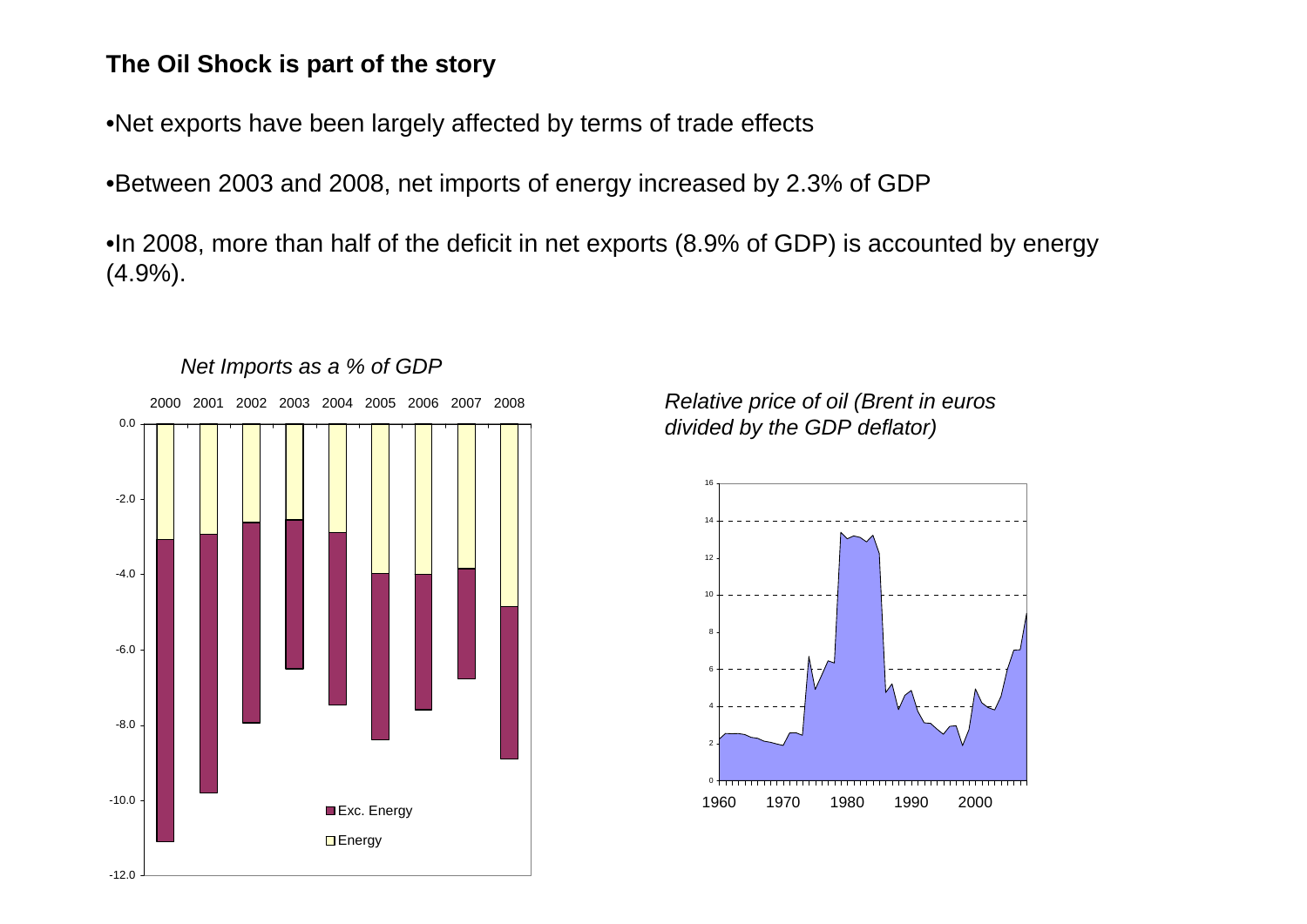# Outline:

- 1. What happened?
- 2. Relative price effects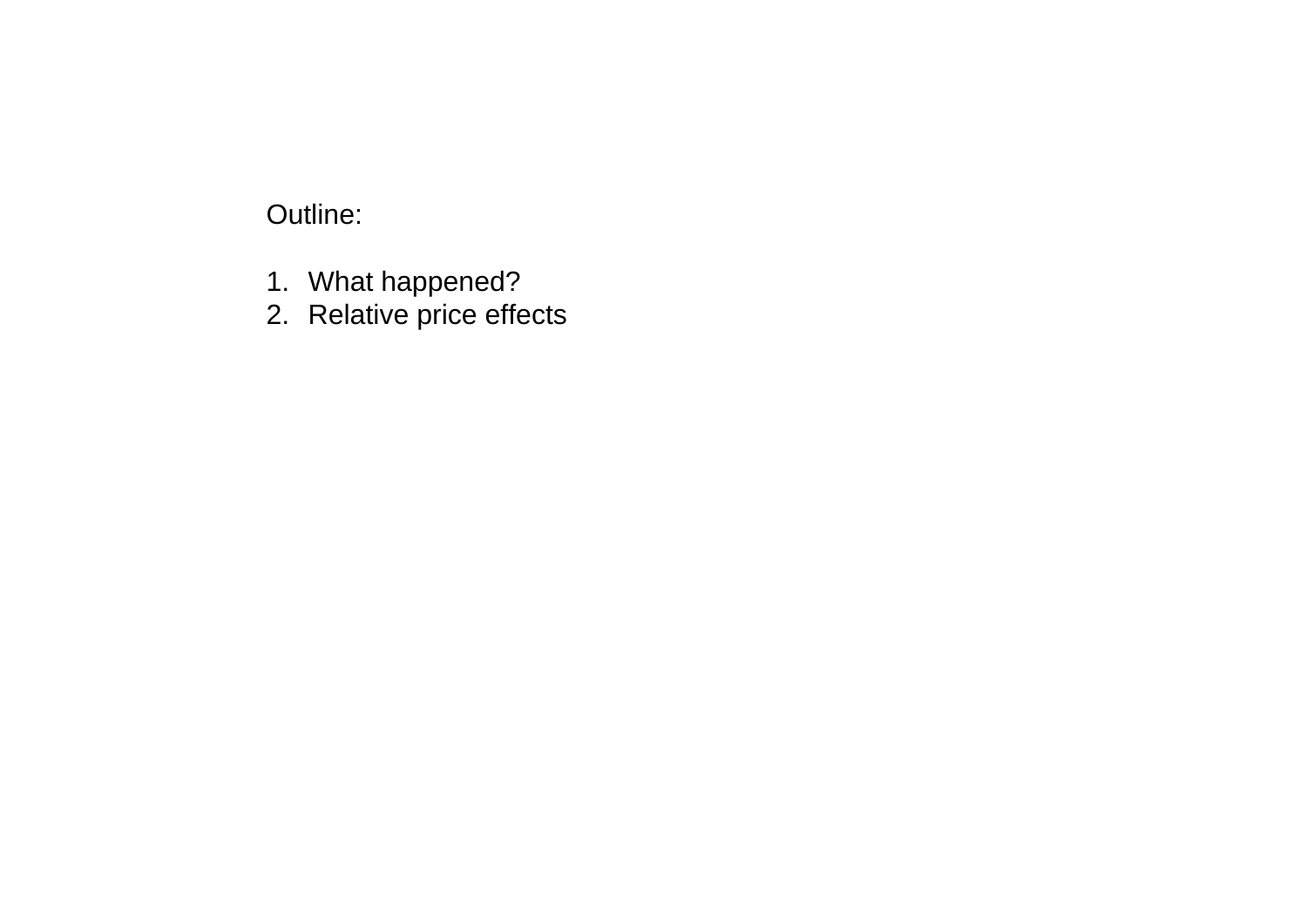• In a small open economy, a demand expansion leads to an increase in the relative price of non-tradables ("relative prices effect")

- •The National Accounts do not distinguish tradable and non-tradable goods.
- But we expect some categories (manufactures) to have a higher proportion of tradable goods than others (services, building and construction).
- This is not to say that Portugal doesn't export services
- Simply, by comparing the different paths, one may learn on what happened in T and N

*Price deflators of GVA by branch of Activity*



On a yearly basis, inflation rates were :

- Manufactures: 1.4%
- Building and Construction: 5.0%
- Services: 3.4%

This pattern didn't change during the slump phase (non-sterilized capital inflows have nominal implications)

The Relative Price Effect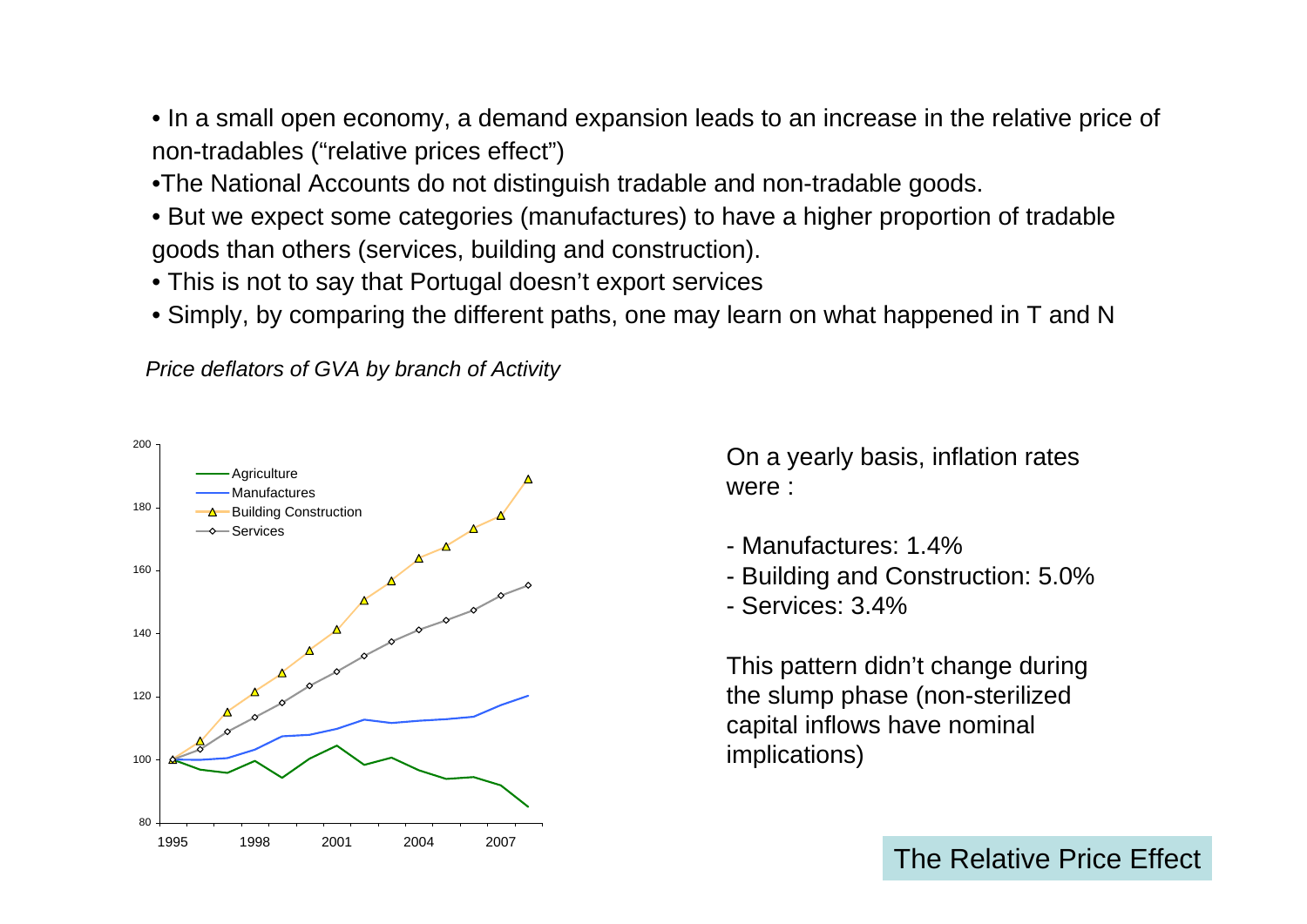The changes in relative prices impacted on production



the housing

market

*Employment by branch of activity*

- Workers moved away from manufactures and agriculture to services and building construction
- By the turn of the century, employment started falling in Building and Construction



The Relative Price Effect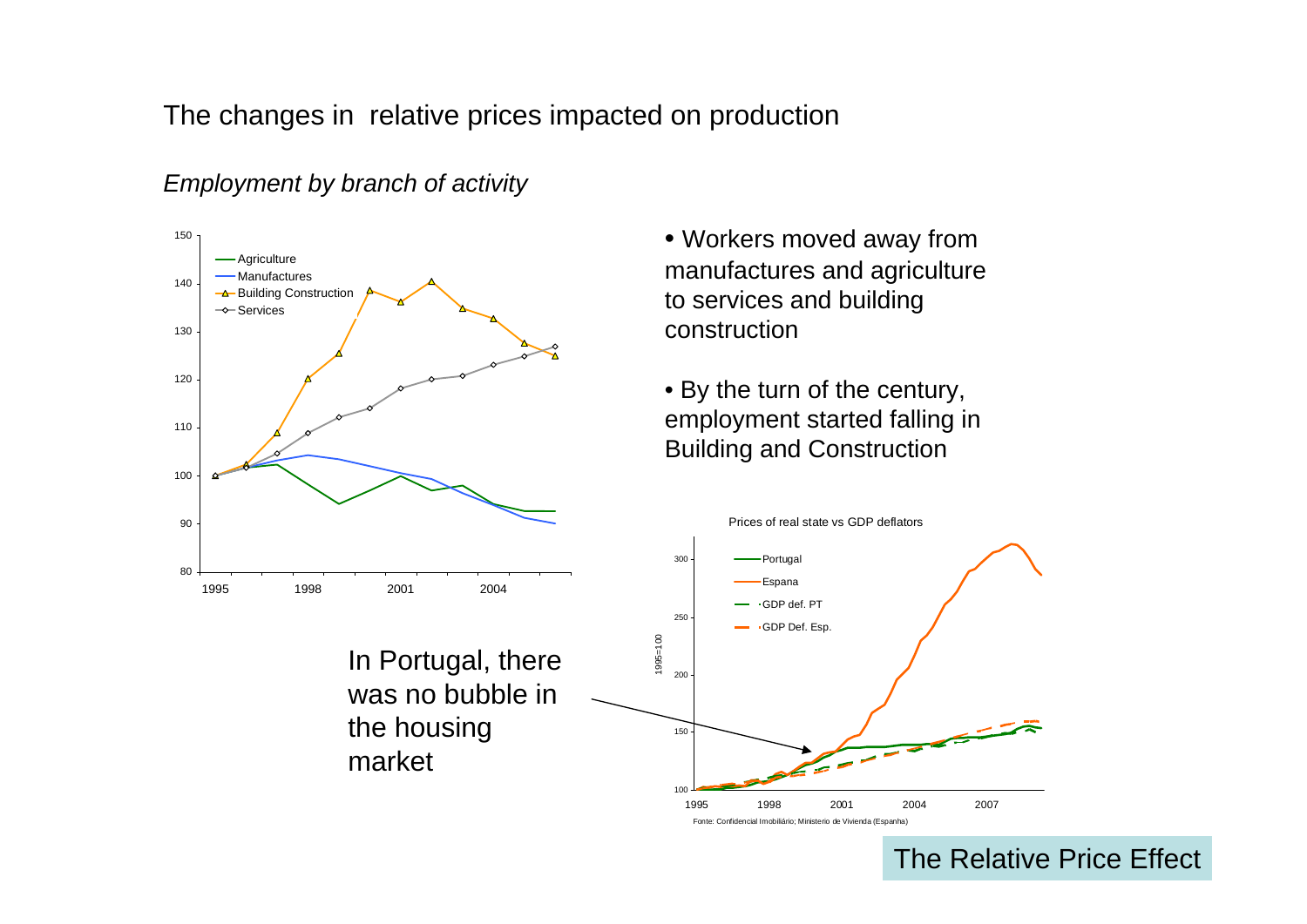The change in aggregate productivity reflects compositional effects

|                                      | <b>Employment</b> |         |             |               | <b>GVA per worker</b> |      |      | <b>Shif-Share analysis</b> |                            |                                    |                           |        |
|--------------------------------------|-------------------|---------|-------------|---------------|-----------------------|------|------|----------------------------|----------------------------|------------------------------------|---------------------------|--------|
| <b>Branch of Activity</b>            | 1995              | 2006    | %<br>change | Share<br>1995 | Share<br>2006         | 1995 | 2006 | %<br>change                | Within<br>sector<br>effect | <b>Between</b><br>sector<br>effect | Cross<br>sector<br>effect | Total  |
| Agriculture, Silvicultre and Fishing | 654               | 606     | $-7.4$      | 14.4          | 11.8                  | 6.6  | 6.6  | $-0.7$                     | 0.0                        | $-0.9$                             | 0.0                       | $-0.9$ |
| Electricity, Gas and Water           | 45                | 39      | $-14.6$     | 1.0           | 0.8                   | 42.6 | 84.4 | 98.1                       | 2.1                        | $-0.5$                             | $-0.5$                    | 1.1    |
| Manufacturing                        | 009               | 909     | $-10.0$     | 22.3          | 17.7                  | 15.1 | 20.5 | $35.\overline{7}$          | 6.2                        | $-3.5$                             | $-1.3$                    | 1.4    |
| Construction                         | 419               | 524     | 25.0        | 9.3           | 10.2                  | 15.2 | 13.0 | $\sqrt{14.3}$              | $-1.0$                     | 0.8                                | $-0.1$                    | $-0.4$ |
| <b>All Services</b>                  | 2 4 0 3           | 3 0 4 9 | 26.9        | 53.0          | 59.5                  | 25.3 | 26.6 | $\overline{5.4}$           | 3.7                        | 8.3                                | 0.5                       | 12.5   |
| Total                                | 4531              | 5 1 2 6 | 13.1        | 100.0         | 100.0                 | 19.6 | 22.2 | 13.6                       | 10.9                       | 4.1                                | $-1.4$                    | 13.6   |

## *Shift share analysis of labour productivity: 1995-2006*

GVA per worker increased at 2.8% per annum (35.7% in the period) in manufactures, which compares to 0.5% in services and -1.4% in building construction.

- The reallocation of workers from manufactures to services impacted positively on average productivity, because average productivity in services is higher than in manufactures.

- The cross effect is negative, reflecting the move away from industries with high productivity growth to industries with low productivity growth

The Relative Price Effect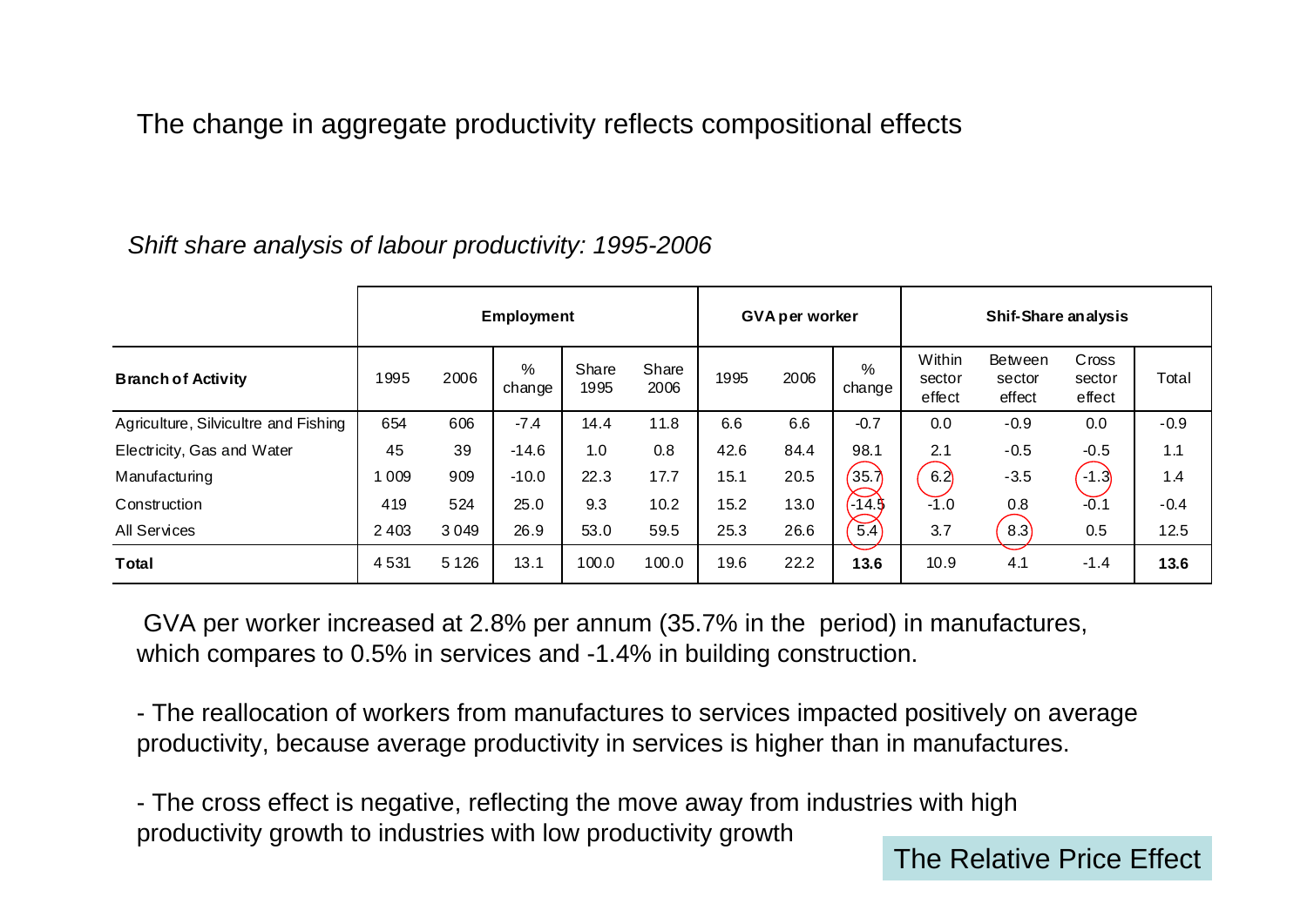

*Figure 13 - GDP per worker in 2008 (1995=100)*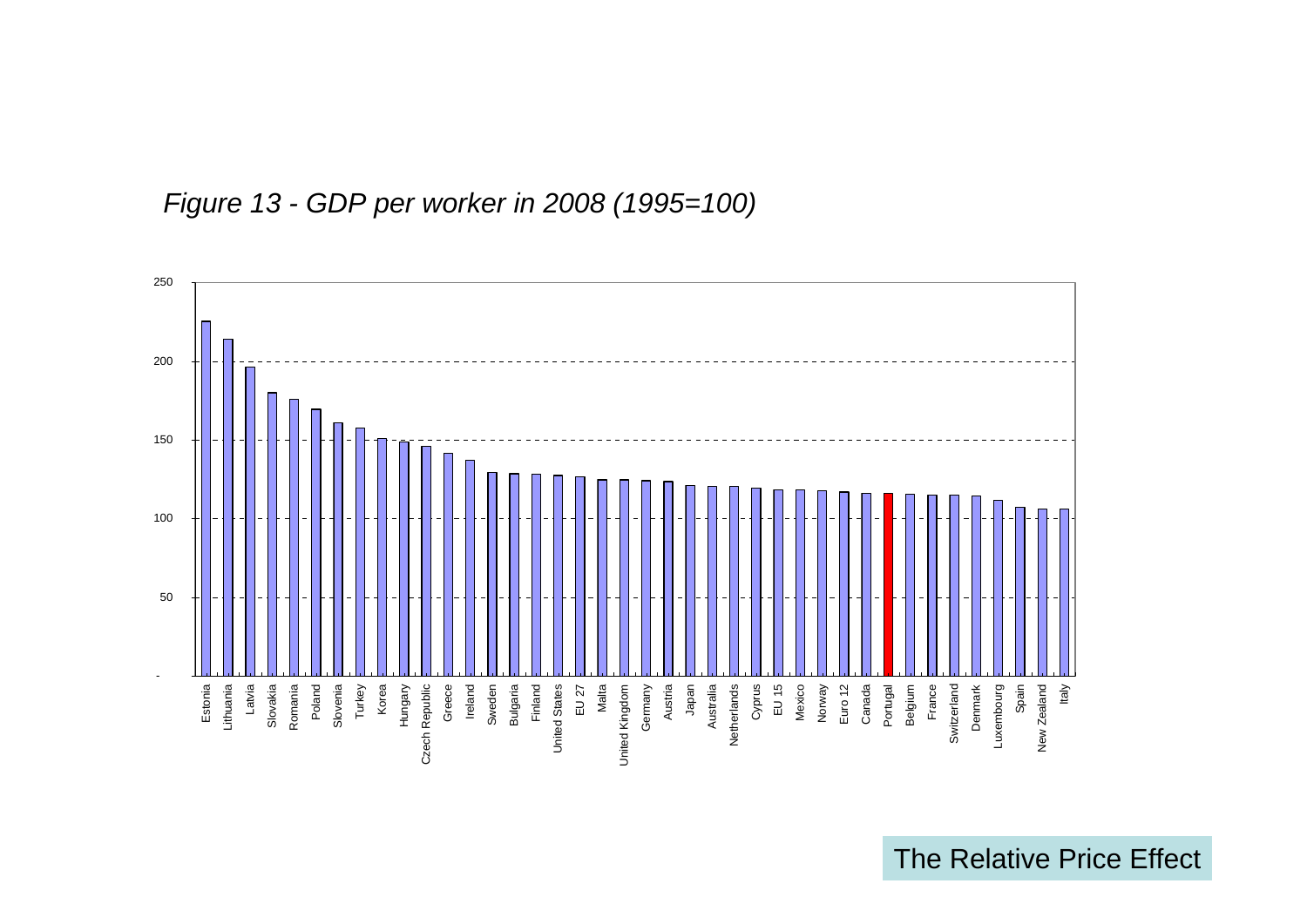# Outline:

- 1. What happened?
- 2. Relative price effects
- 3. Unit Labour Costs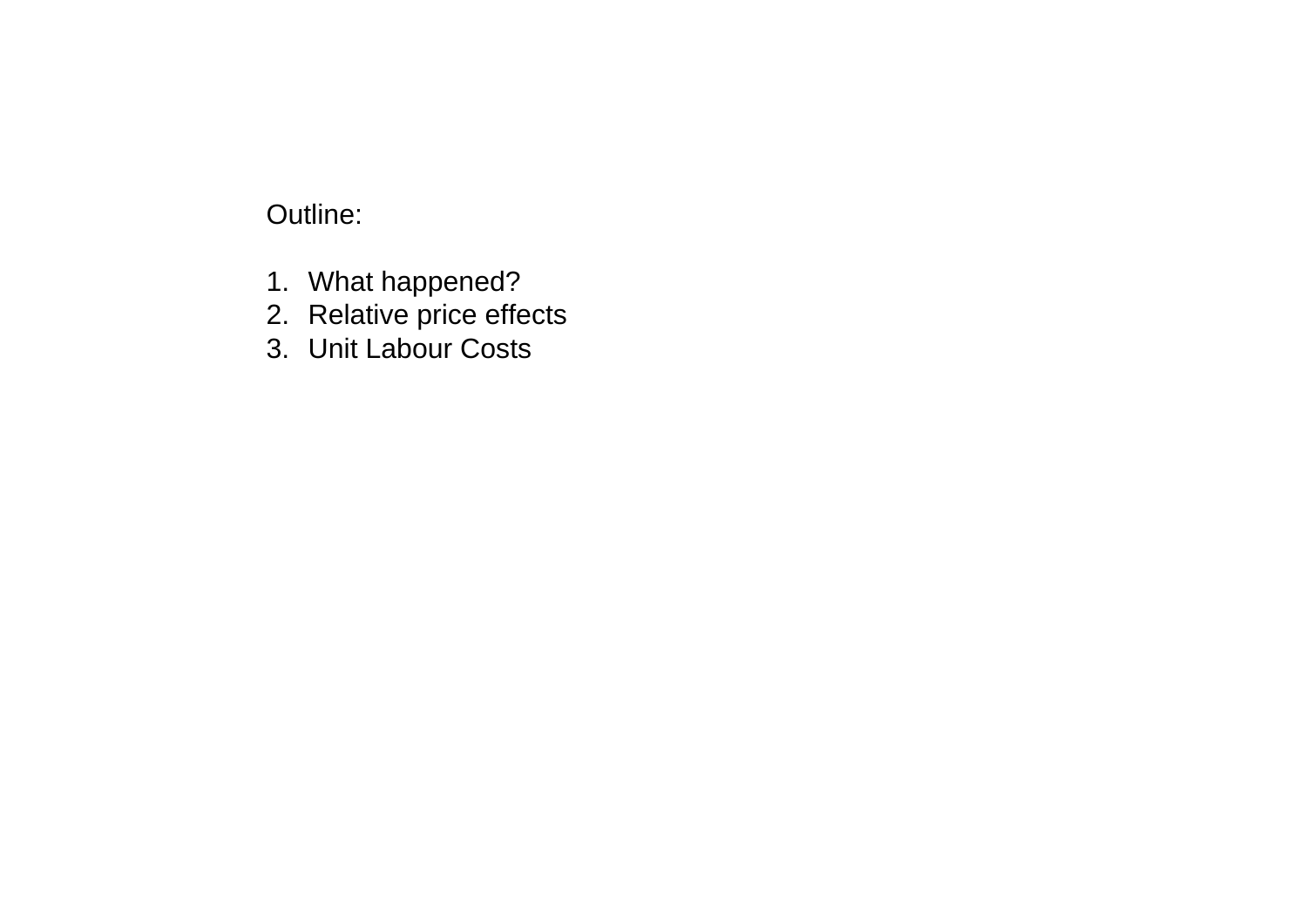# **Competitiveness**

- Blanchard (2007): along 1995-2000, unemployment declined below its natural rate, implying that "nominal wage growth was substantially faster than labour productivity, leading to growth in ULC and decreasing competitiveness relative to those in the euro area" (p.4).
- Blanchard assumes that wages respond to the expected changes in average productivity, expected inflation and deviations from the NAIRU (his parameter beta captures real rigidities).
- The author assumes that firms in the N-sector are able to "pass through" labour costs to prices, so that they are always on the respective labour demand curve:  $\; P_{_N} = W/a_{_N} \;$
- In the T sector, however, producers are price constrained, so wage changes impact on margins. This presumes that firms face costs in adjusting the labour force.
- Blanchard defines competitiveness (Z) as the difference between the output price and the ULC in the tradable goods sector or  $-$  which is the same if the law of one price holds  $$ the inverse of ULC relative to the reference foreign country

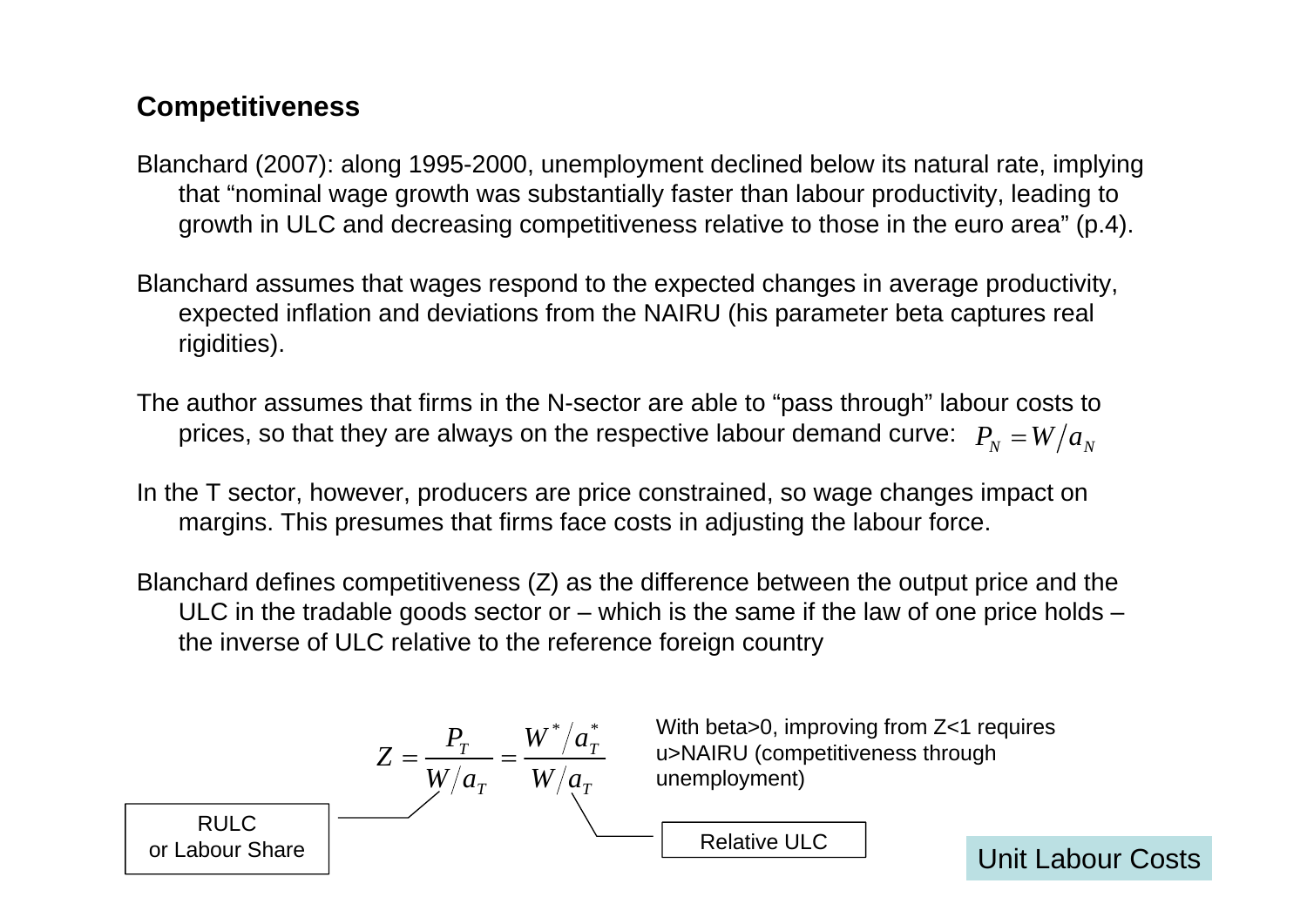What happened to nominal wages?

- As expected, nominal wages increased during the up-phase;
- Nominal wages increased during the slump phase, too.



1995 1996 1997 1998 1999 2000 2001 2002 2003 2004 2005 2006 2007 2008

100

120

Nominal compensation per employee: total economy (euros, 1995=100)

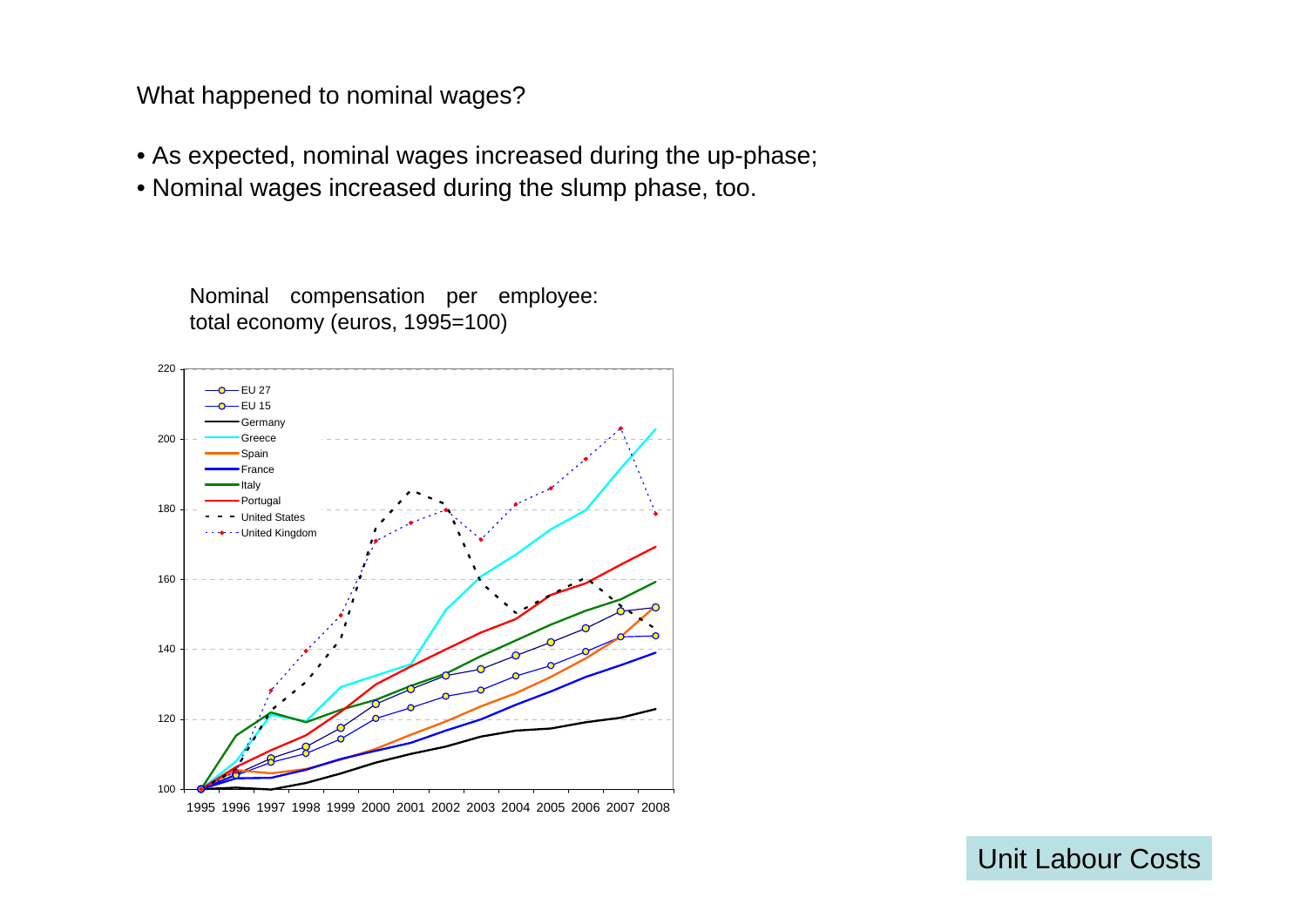## Compositional effects



• Since labour is non-homogeneous, there are also compositional effects here: the reallocation away from manufactures to services lead to higher wages on average.

• Wages in manufactures and in services have evolved more or less proportionally (+53% and +58% respectively).

• Wages in building and construction look like having increase faster (73%). But there are reasons not to trust too much this figure.

Unit Labour Costs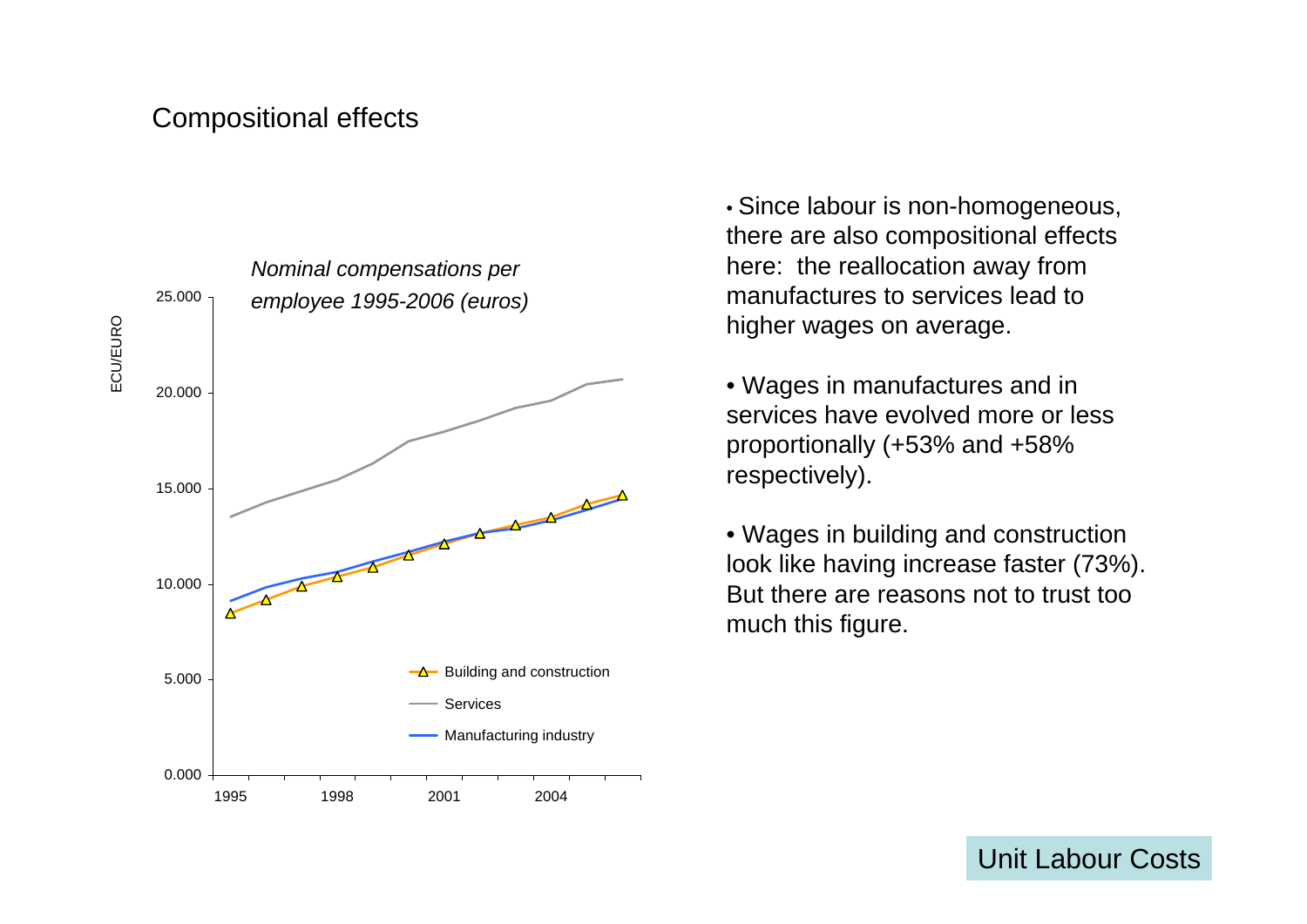## *Real wages and productivity*



• For the economy as a whole, it looks like real wages indeed increased faster than productivity during the boom phase;

• However, during the slump phase, real wages reverted to the productivity trend.

In a longer sample, we observe that the labour share in GVA has not been high for historical levels;

#### (though it will increase in 2009-2010).

In our main partners, however, the labour share has been in a declining trend (move towards less labour intensive technologies, in a context of globalization? )

Note that this data refers to the total economy, including the general government.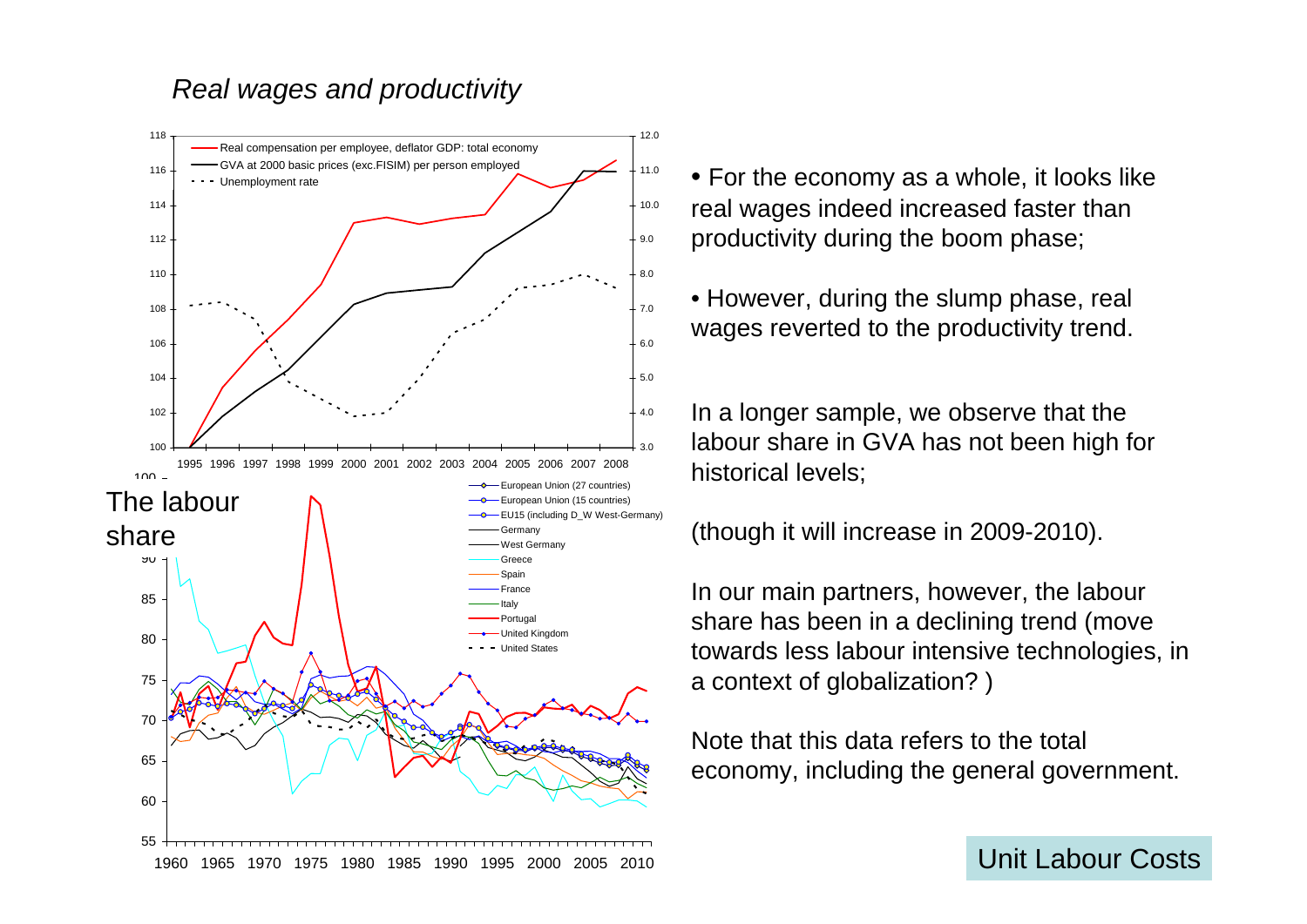## **What about competitiveness?**

- • Blanchard (2007, 2008) used ULC data on the business sector to infer about competitiveness.
- $\bullet$  The European Commission (European Economy, Nº 10/2009) uses ULC for the total economy to argue that: "*Cost competitiveness developments also reflect inadequate wage and price behaviour, including also the weak response of wages to productivity and labour market developments". (…) "…combined productivity and wage developments are expected to lead to higher ULC growth than in most of the country's main trading partners, thereby hampering the potential of the external sector …".*
- $\bullet$  Constâncio (2008) points out that there are huge differences between the different RER: "*ULC for the overall economy show a sizeable appreciation, whereas ULC in manufacturing show a much lower one. (…) One explanation, which would be a good one is that productivity in the export sector increased much more than in the economy as a whole, and made it possible that over the years firms have hardly increased export prices over those of our partners*." (p. 64).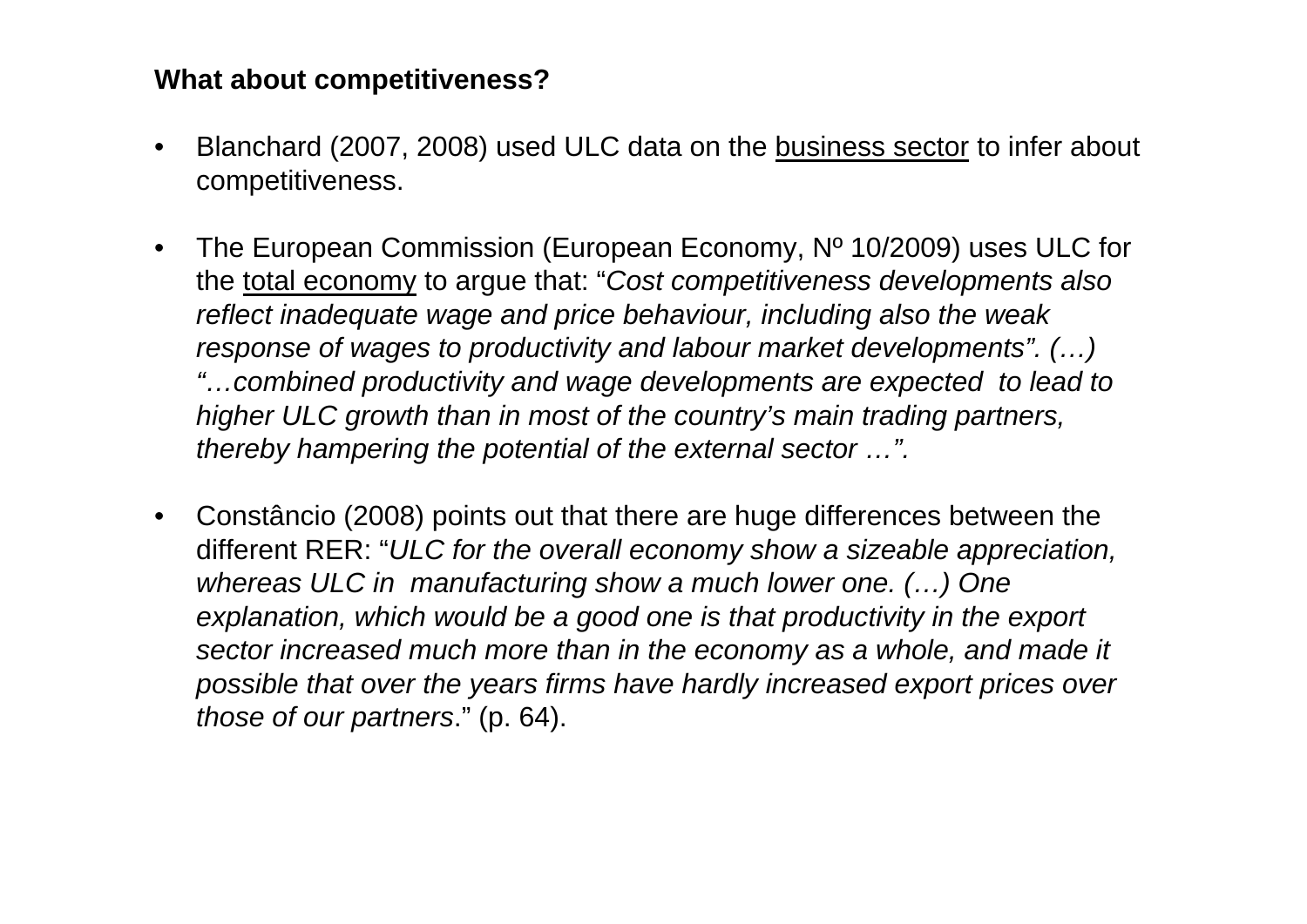#### **Distinguishing the RER measures**

Changes in relative ULC capture two effects: Loss of competitiveness in T and changes in the relative price of N.

.

$$
\frac{W/a}{W^{*}/a^{*}} = \left(\frac{W/a_{T}}{W^{*}/a_{T}^{*}}\right)^{\alpha} \left(\frac{W/a_{N}}{W^{*}/a_{N}^{*}}\right)^{1-\alpha} = Z^{-\alpha} \left(\frac{P_{N}}{P_{N}^{*}}\right)^{1-\alpha}
$$

Changes in relative P capture changes in the relative price of N.



This leads us to a distinction between "competitiveness" (a la Blanchard) and RER appreciation (broader concept, which includes relative price effects, such as in the Balassa –Samuelson case).

- •Differences between ULC-based and Pbased RER are accounted for by changes in producer margins, Z (relative to foreign)
- • For instance, in 1965-1976, producers margins shrank, so the ULC-based RER increased relative to the P-based RER: Z<1).
- • Ain the late 1980s, producer margins are likely to have been too high
- • In the last years, the two series basically evolved in parallel: it seems that most of the RER appreciation has been accounted for by the relative price effect.

Unit Labour Costs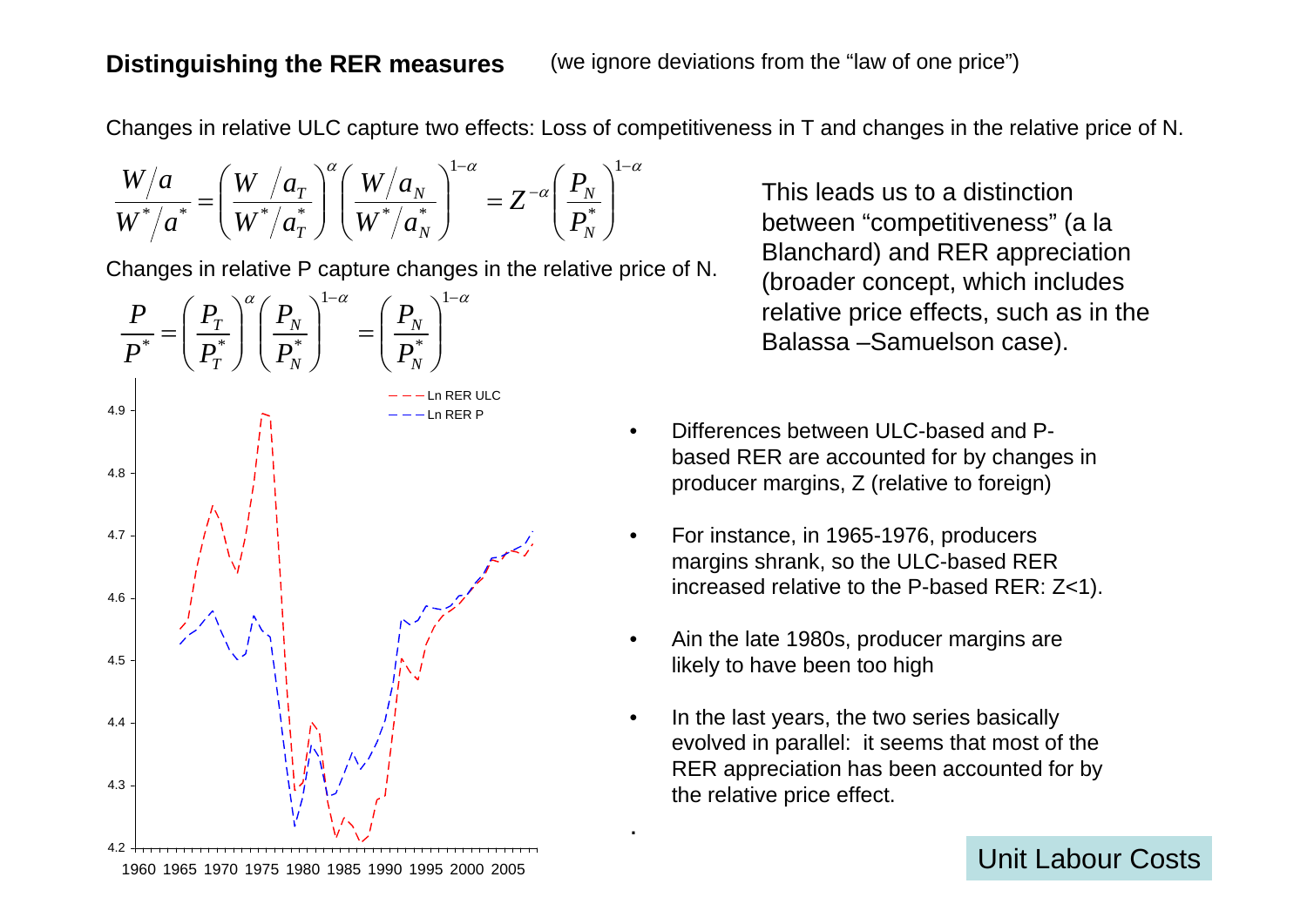Nominal ULC vs P per branch of economic activity (1995=100).



#### **What happen in the different branches?**

- • Output prices have evolved close to ULC in manufactures and services.
- • In building and construction, ULC have increased faster than P. Probably this reflects low quality in the data: increasingly reported wages?
- • It looks like in services and in manufactures, producers have been close to the corresponding labour demands.
- • This suggests Z=1 (rising wages translating into a situation of classical unemployment).

(Calibrating a Cob-Douglas with the average labour shares along 1995-2005, we obtain a guess of marginal products that basically follows the actual wage rates).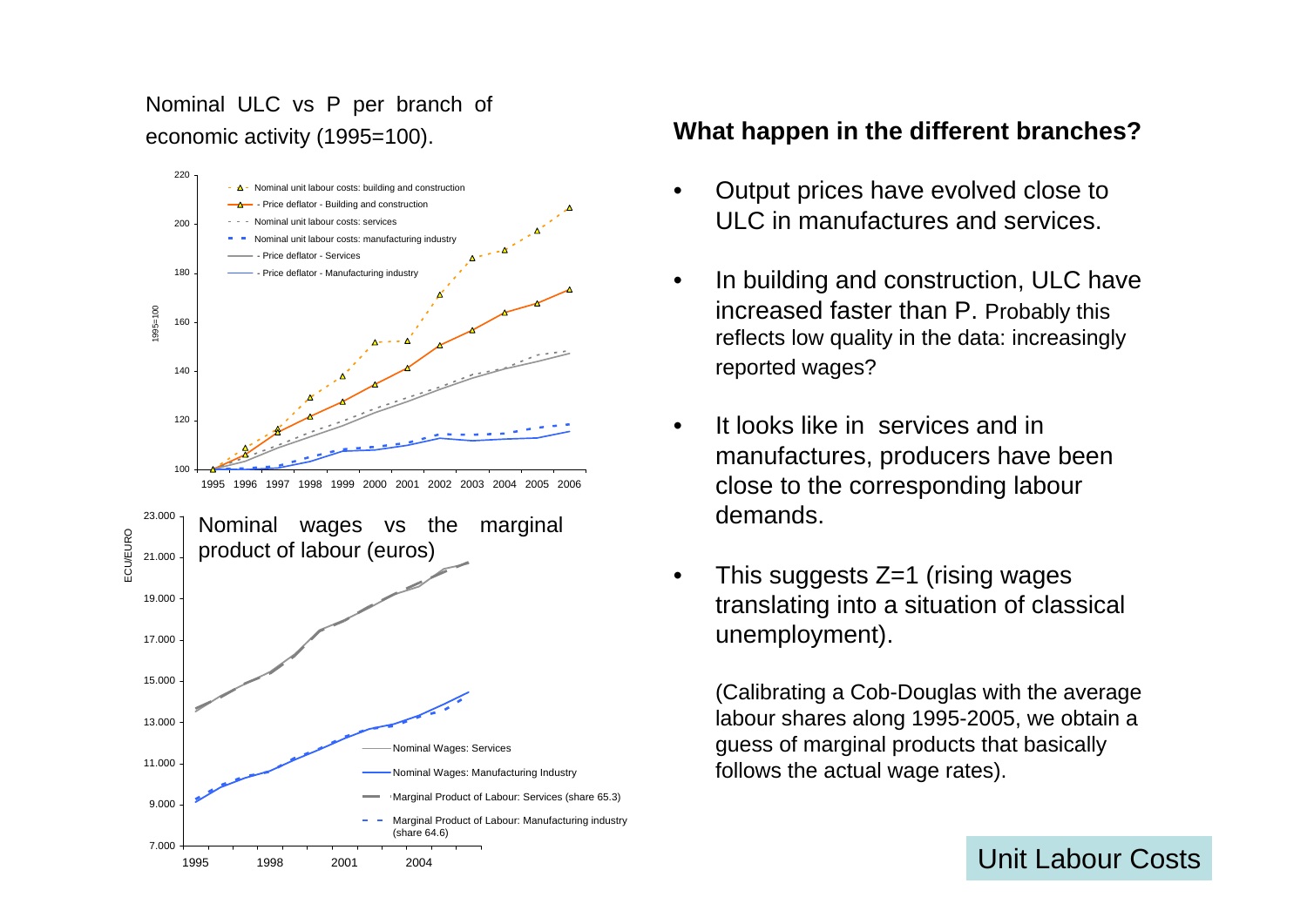# Competitiveness in manufactures

$$
\left(\frac{W^*/a_T^*}{W/a_T}\right) \neq \left(\frac{P_T}{W/a_T}\right)
$$

(The Law of One Price didn't exactly hold)

*Nominal and real unit labour costs: manufactures 2006 (1995=100)*

|                       | Y   | L   | Y/L | W   | <b>ULC</b> | P   | <b>RULC</b>      | W/P |
|-----------------------|-----|-----|-----|-----|------------|-----|------------------|-----|
| Belgium               | 121 | 88  | 138 | 104 | 75         | 99  | 76               | 105 |
| <b>Czech Republic</b> | 196 | 100 | 195 | 284 | 146        | 149 | 98               | 191 |
| Denmark               | 109 | 81  | 434 | 157 | 116        | 120 | <del>9</del> ⊼   | 131 |
| Germany               | 126 | 84  | 150 | 128 | 85         | 99  | 86               | 130 |
| Estonia               | 254 |     |     |     |            |     |                  |     |
| Ireland               |     | 100 |     | 198 |            |     |                  |     |
| Greece                | 130 | 101 | 129 | 153 | 118        | 134 | क्ष              | 114 |
| Spain                 | 138 | 121 | 115 | 133 | 116        | 127 | ക്ക്             | 105 |
| France                | 127 | 88  | 145 | 132 | 9ſ         | 89  | <del>ზრ</del> 2) | 148 |
| Italy                 | 106 | 98  | 107 | 151 | 141        | 136 | ነ04              | 111 |
| Cyprus                | 98  | 84  | 117 | 152 | 130        | 139 | 94               | 109 |
| Latvia                | 194 | 84  | 230 | 326 | 141        | 124 | 114              | 262 |
| Lithuania             | 246 | 90  | 274 | 528 | 193        | 201 | 96               | 263 |
| Luxembourg            | 130 | 107 | 122 | 127 | 104        | 105 | 100              | 121 |
| Hungary               | 210 | 101 | 208 | 196 | 94         | 132 | 71               | 148 |
| Netherlands           | 127 | 89  | 143 | 140 | 98         | 104 | 94               | 134 |
| Austria               | 142 | 94  | 151 | 129 | 85         | 101 | 84               | 127 |
| Poland                | 223 | 96  | 231 | 198 | 86         | 102 | 84               | 194 |
| Portugal              | 123 | 90  | 137 | 158 | 116        | 113 | 103              | 140 |
| Romania               | 154 | 77  | 200 | 415 | 208        | 186 | 112              | 224 |
| Slovenia              | 177 | 83  | 213 | 176 | 82         | 104 | 79               | 168 |
| Slovakia              | 251 | 90  | 278 | 293 | 105        | 107 | 98               | 273 |
| Finland               | 205 | 105 | 195 | 142 | 73         | 76  | 96               | 187 |
| Sweden                | 191 | 91  | 211 | 158 | 75         | 74  | 101              | 213 |
| <b>United Kingdom</b> | 106 |     |     |     |            | 125 |                  |     |
| Norway                | 124 | 95  | 131 | 179 | 136        | 148 | 92               | 121 |
| Switzerland           | 123 | 92  | 133 |     |            | 100 |                  |     |
| <b>United States</b>  | 144 | 82  | 176 | 167 | 95         | 97  | 98               | 172 |
| Japan                 | 120 | 80  | 149 | 91  | 61         | 66  | 92               | 138 |
| Mexico                | 155 | 135 | 115 | 197 | 171        | 174 | 98               | 113 |
| Korea                 | 215 | 86  | 249 | 203 | 82         | 87  | 94               | 234 |

- Employment declined in most countries

- In terms of productivity change,

Portugal ranks 18th out of 28 countries

- Relative ULC have deteriorated against the main trading partners (Germany, France, US) and were constant against Spain.

- However, the increase in the price deflator allowed the producer margin in Portugal to stay more or less constant along the period.

- In Germany and Spain producer margins have increased

- The deviation from the Law of one price reflects loss of competitiveness or structural change?

Unit Labour Costs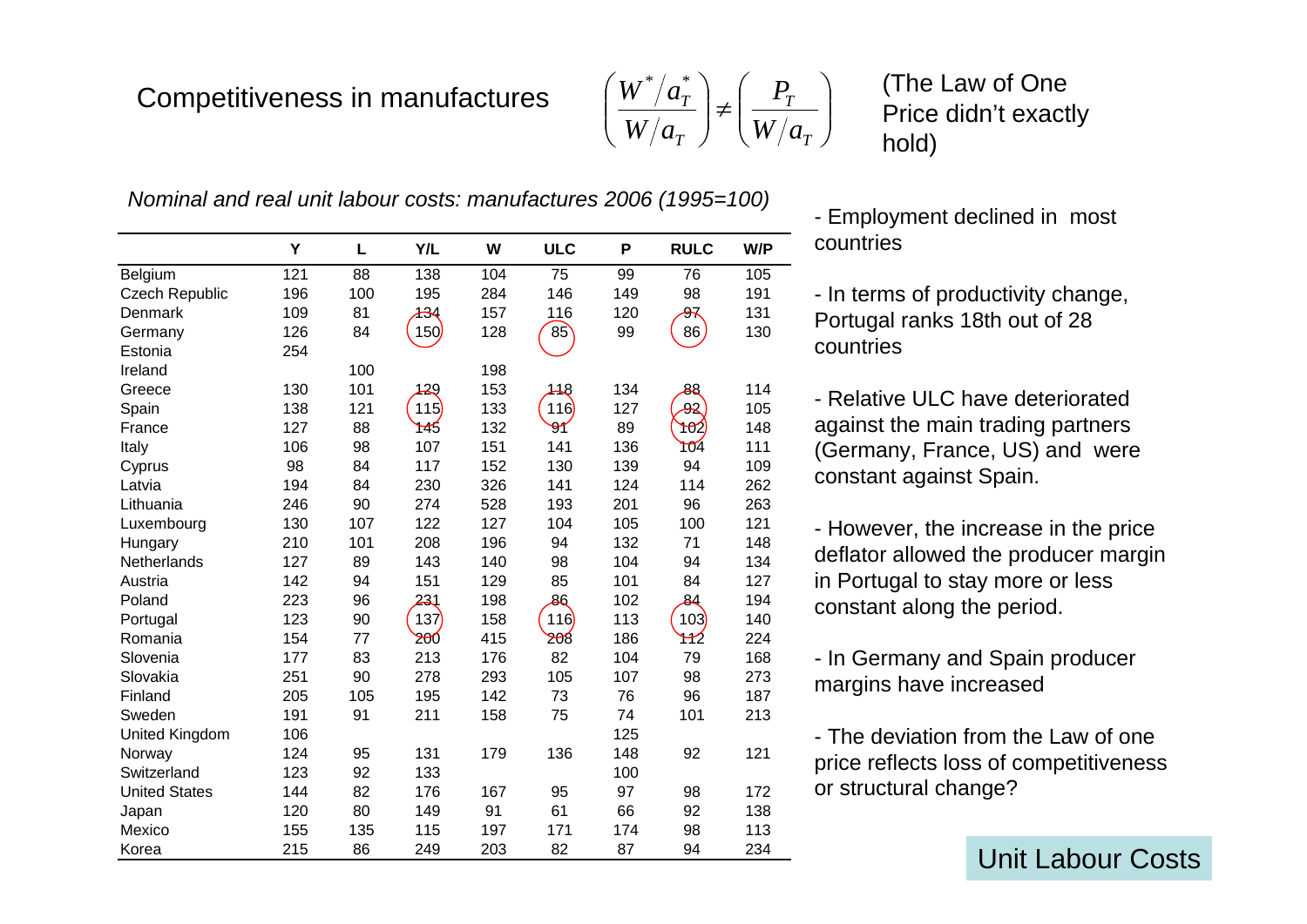*Labour share on value added – Manufactures*



Unit Labour Costs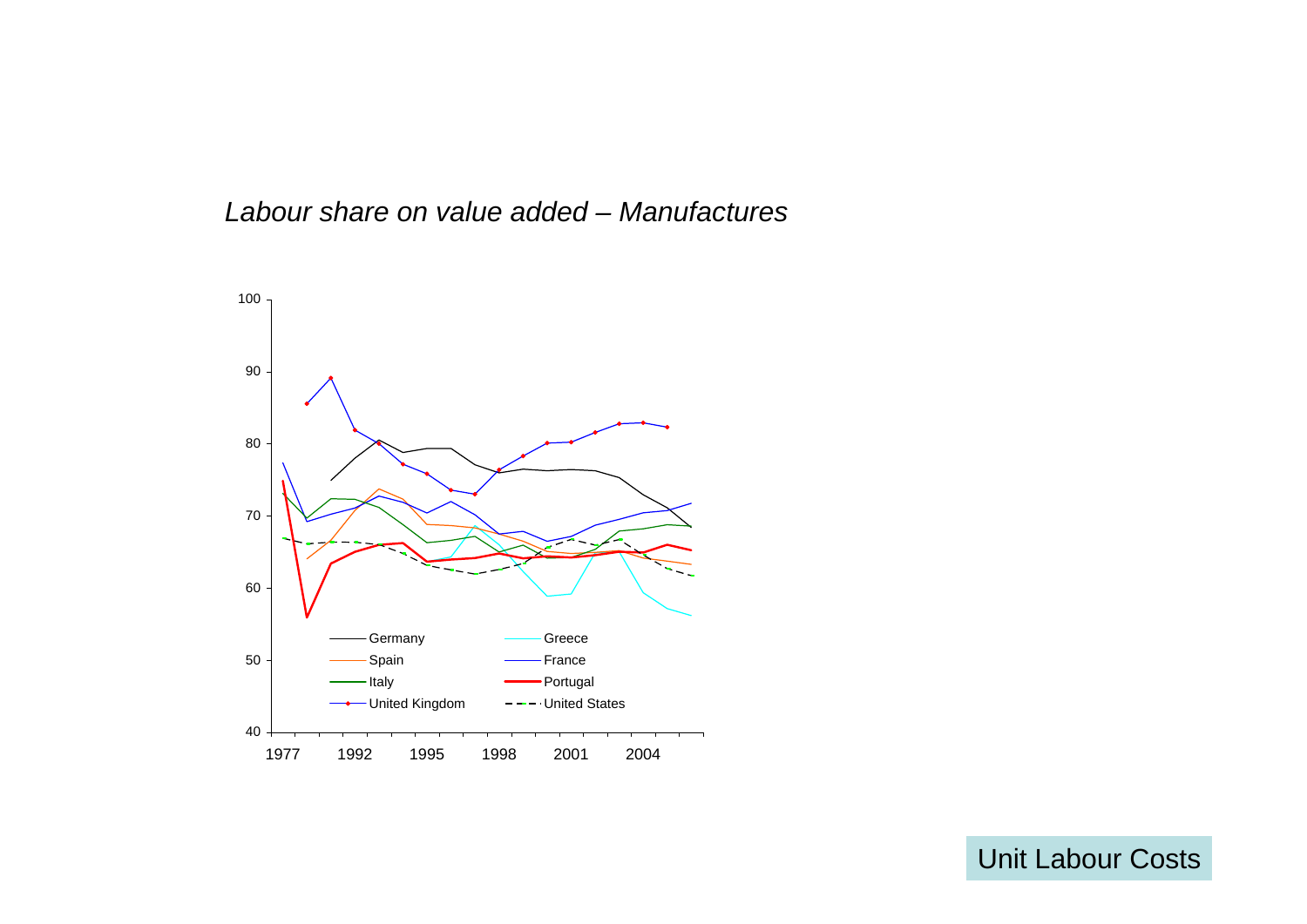The deviation from the Law of One price in manufactures has two interpretations:

- a) Firms tried to "pass through" to consumers the increase in labour costs, so as to stay in shape with their labour demand curve. In that case, there would be of competitiveness. This presumes imperfect substitutability between domestic and foreign goods. Since substitutability is likely to be high anyway, production was expected to decline or exhibit little growth, which did not happen.
- b) There has been creative destruction, with the emergence of new exporting industries and the sizing down of traditional industries (there is extensive evidence pointing to this case).

Income content (PRODY) and revealed comparative advantage



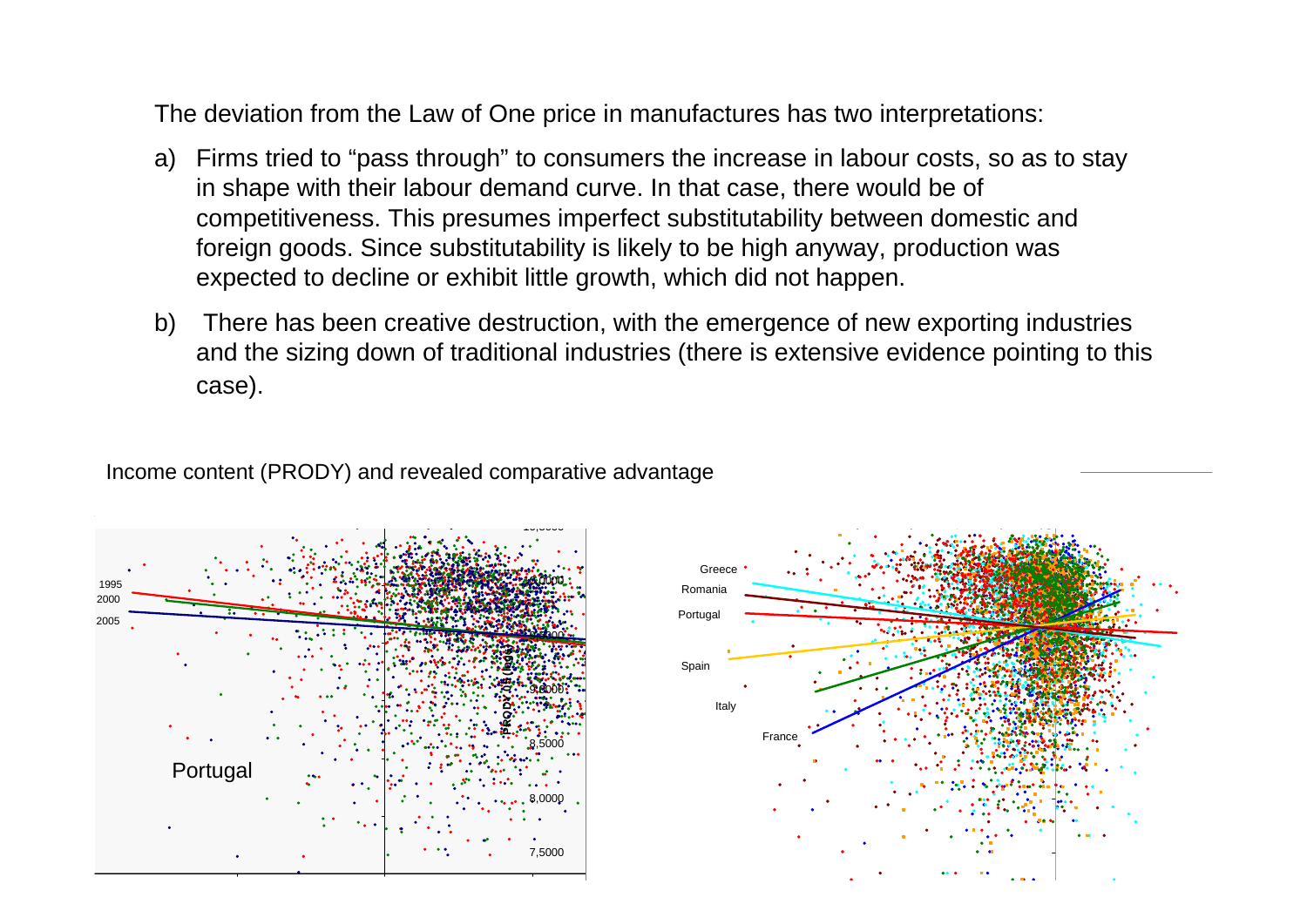# Outline:

- 1. What happened?
- 2. Relative price effects
- 3. Unit Labour Costs
- 4. Terms of trade effects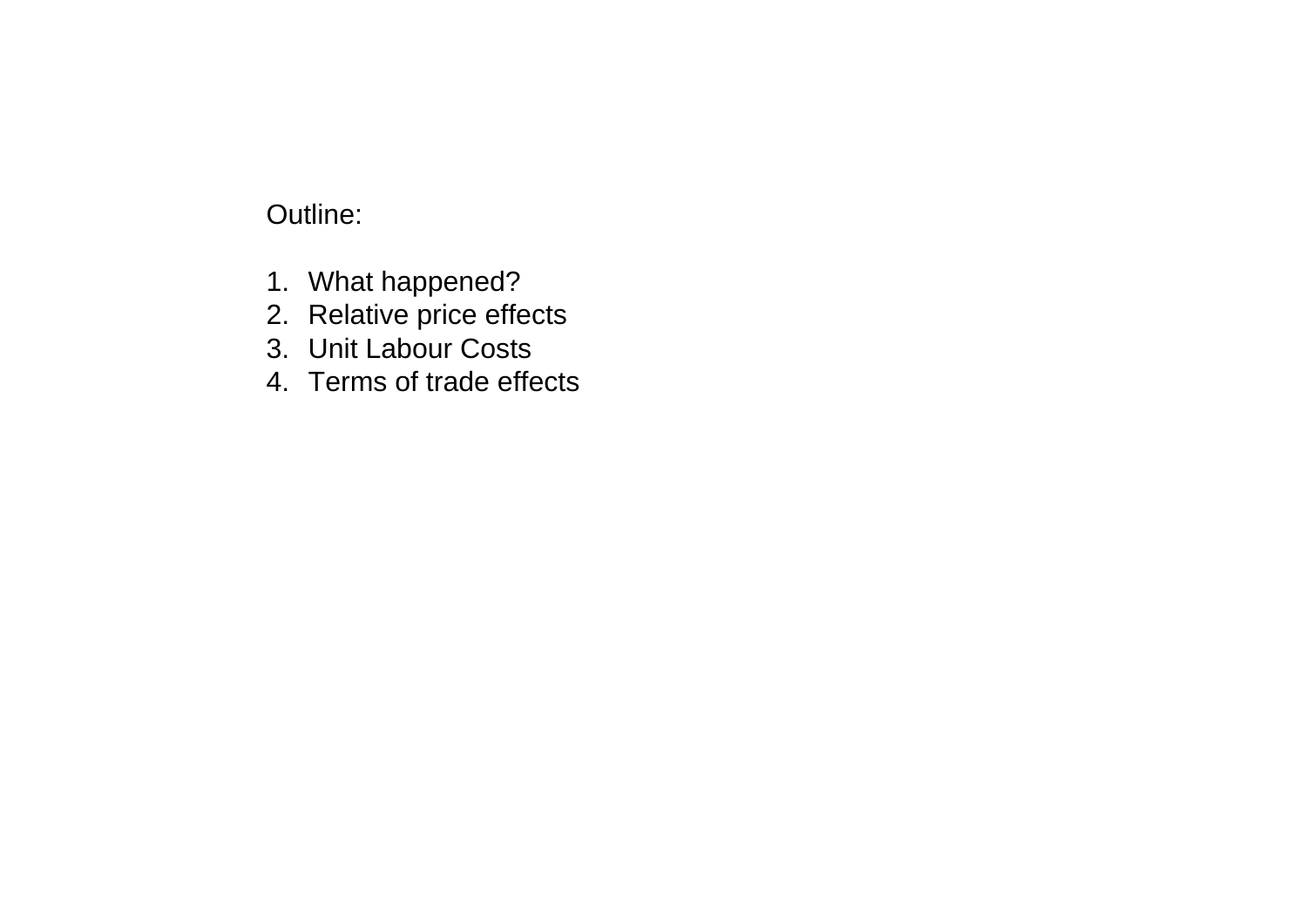## **The reimbursement problem**

No economic agent can sustain an increase in its debt to income permanently.

So sooner or later, this will translate into a primary surplus in the current account consistent with the stabilization of the external debt.

Participation in the EMU will help:

- -There will be no capital flow reversal (more time to adjust).
- - There will be no sudden depreciation of the currency leading to higher costs in servicing the debt.
- - Absence of currency risk translates into lower interest rates than otherwise, so a lower primary surplus will be required to stabilize the debt
- - Nominal stability, fiscal discipline and capital mobility are expected to induce faster TFP growth, lowering the size of the required primary surplus.
- -(…)

Still:

To the extent that the return to external balance implies a change in relative prices, it may be interesting to measure the size of the required adjustment.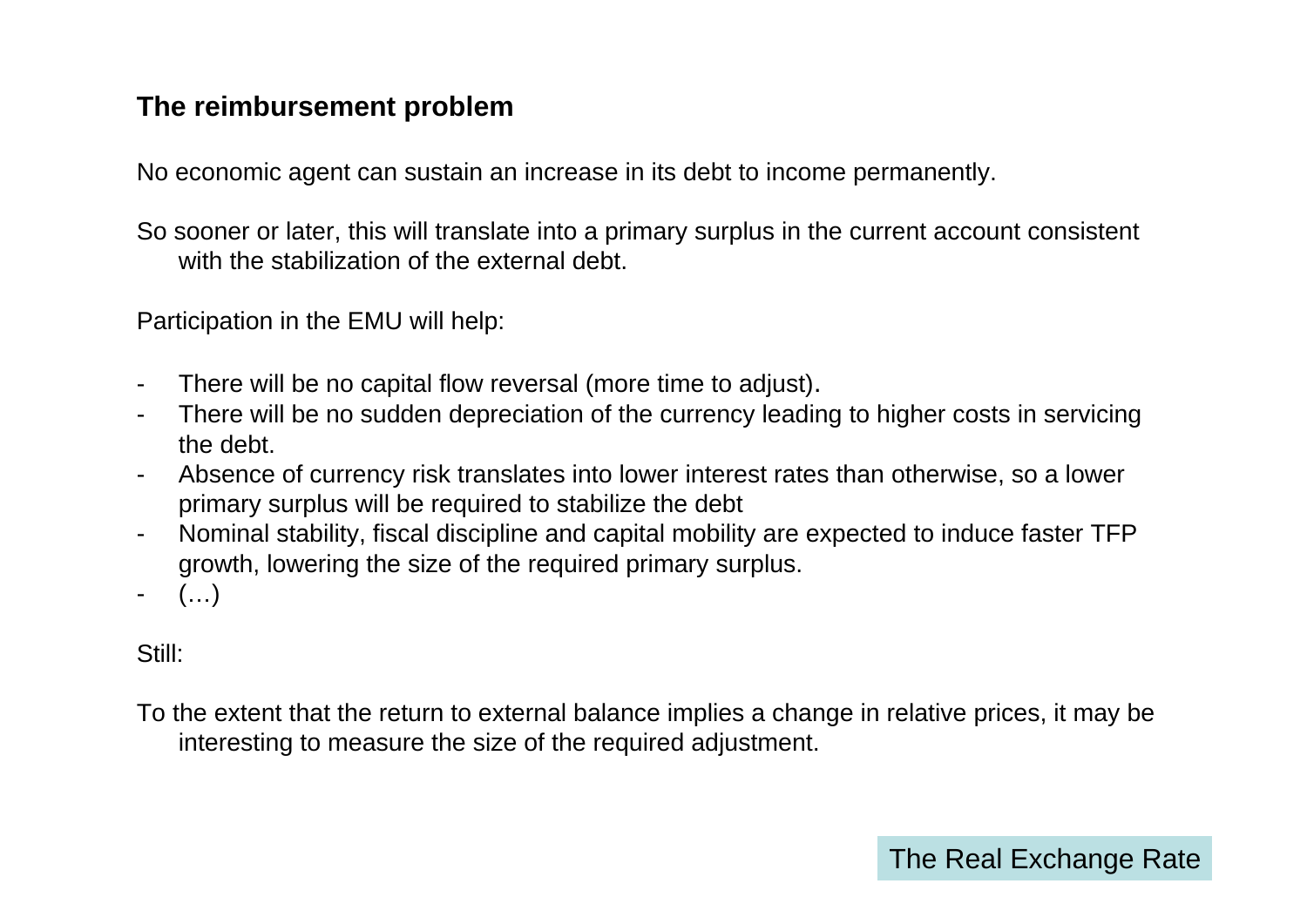#### **The Fundamental Equilibrium RER**

We want to assess the level of the RFR that is consistent with the external and internal balance.

The method follows Williamson (1983).

Since we believe that the trend GDP growth in Portugal will evolve close to the cost of borrowing, we abstract from the size of the required primary surplus.

However, we account for terms of trade effects: Portugal is highly dependent on energy imports.

In the short run, the demand for energy is inelastic, so changes in the price of oil act like transfers from abroad (Dutch Disease).

- When the price of oil increases, the non-energy component of the current account balance needs to be positive to achieve the external balance.

- This, in turn, requires a decline in the relative price of nontradables (RER depreciation).

The recent path of the Portuguese economy has been in the opposite direction.

*Fundamental Balance (% of GDP): (primary current account + net FDI)*



Regressors: output gap in PT, output Gap in the EU 15, the relative price of oil, the RER (P, ULC).

Method: Single equation ADL, that simplified to partial adjustment

Terms os trade effects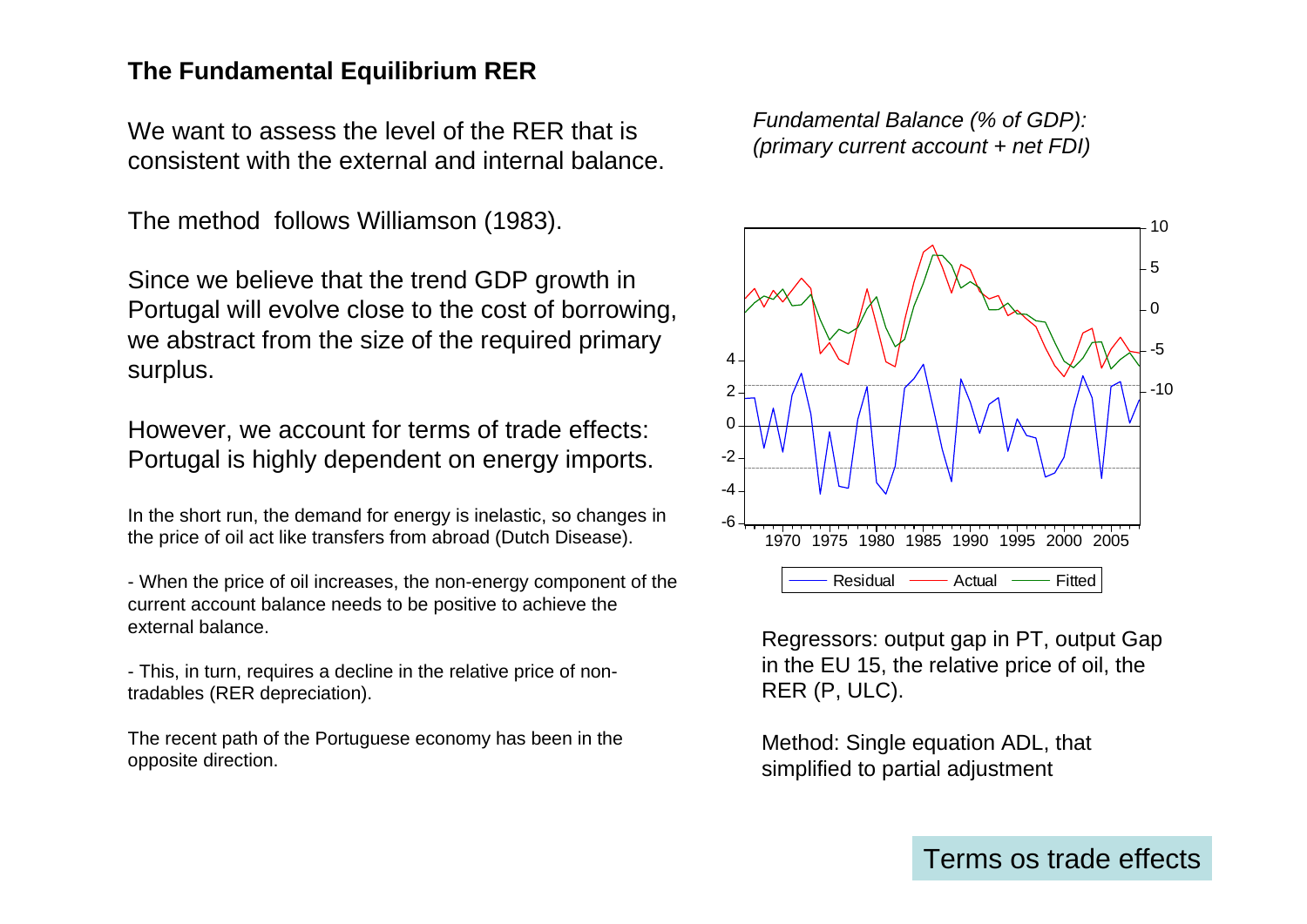## RER actual and FEER



(Note that the two FEER estimated do not differ much: this is expected, because the FEER should obey to Z=1 and PN/PN\*=1).

### Phases:

1973-1979: oil price shocks required a RER depreciation that came too late. Wages even moved in the opposite direction (Z<1). 1st stand-by agreement.

1979-1985: RER remained low, though with an over-appreciation in 1981-82 (2nd stand-by agreement)

1986-1990: improvement in the terms of trade required an appreciation. The actual RER appreciated too slowly, giving rise to large surpluses in the fundamental balance. ULC appreciated even slower (Z>1).

1990-1997: Rising RER in a context of declining oil prices: the GAP remained close to the equilibrium.

1998-2008: Rising RER in a context of rising oil prices: the GAP increased sharply.

Terms os trade effects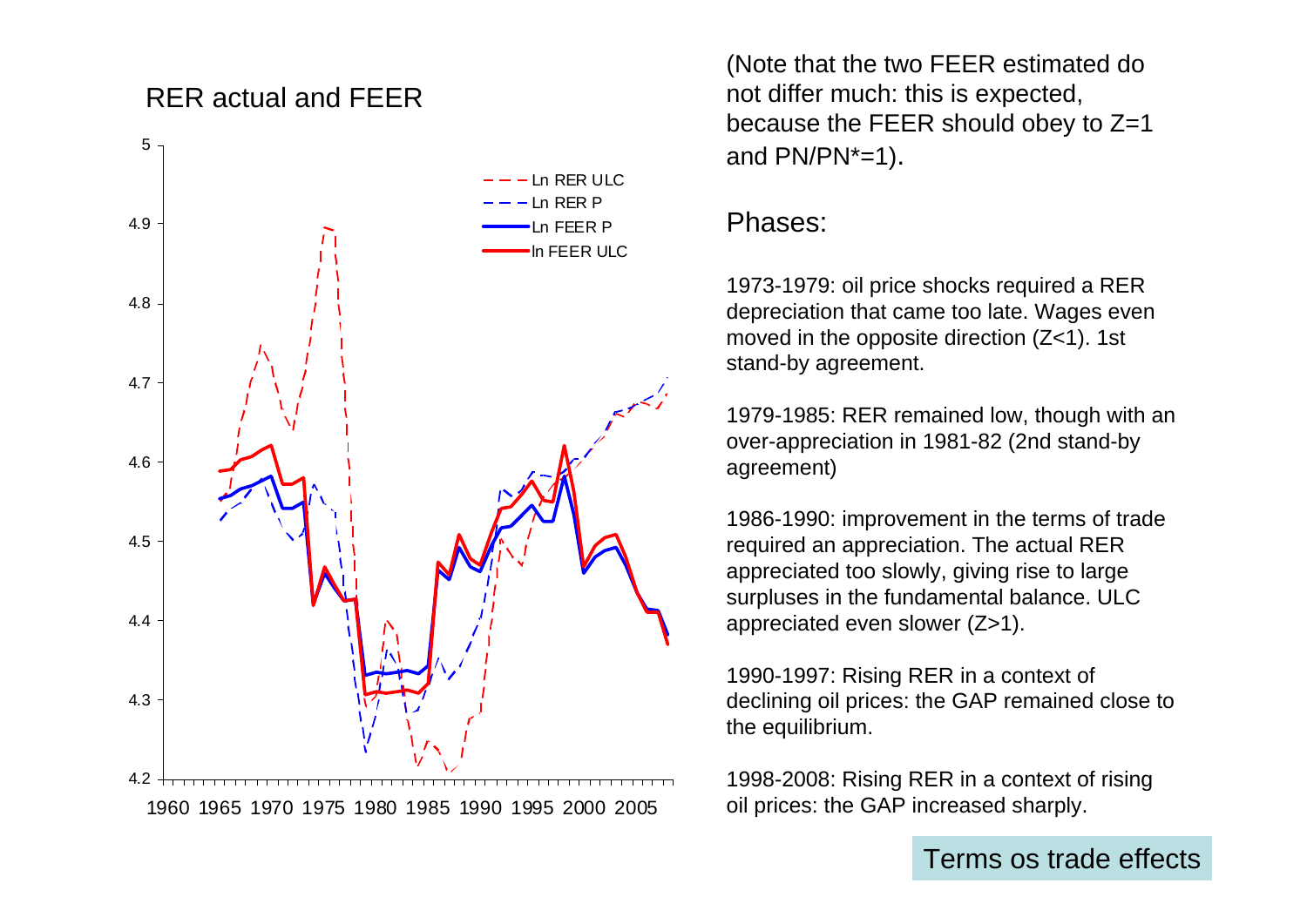

**Output Gap** 

The Krugman-Macedo diagram:

1995-1998: Demand driven external imbalance

1999-2000: Terms of trade deterioration

2000-2003: Demand fall pushed towards external balance, though the RER gap was increasing

2004-2008: New rise in oil prices pushed the RER to more than 30% Terms os trade effects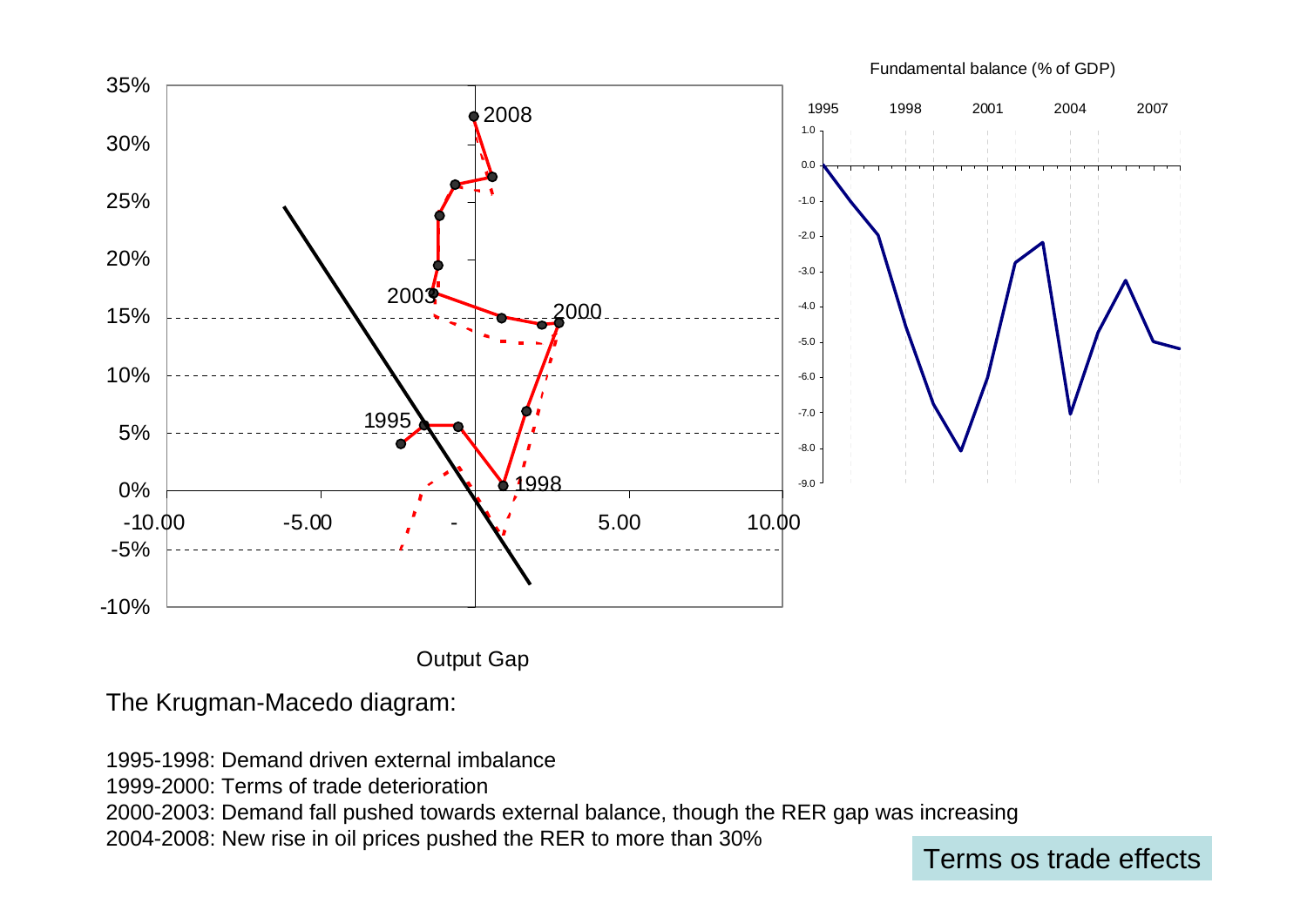# Outline:

- 1. What happened?
- 2. Relative price effects
- 3. Unit Labour Costs
- 4. Terms of trade effects
- 5. Discussion: adjusting in the euro area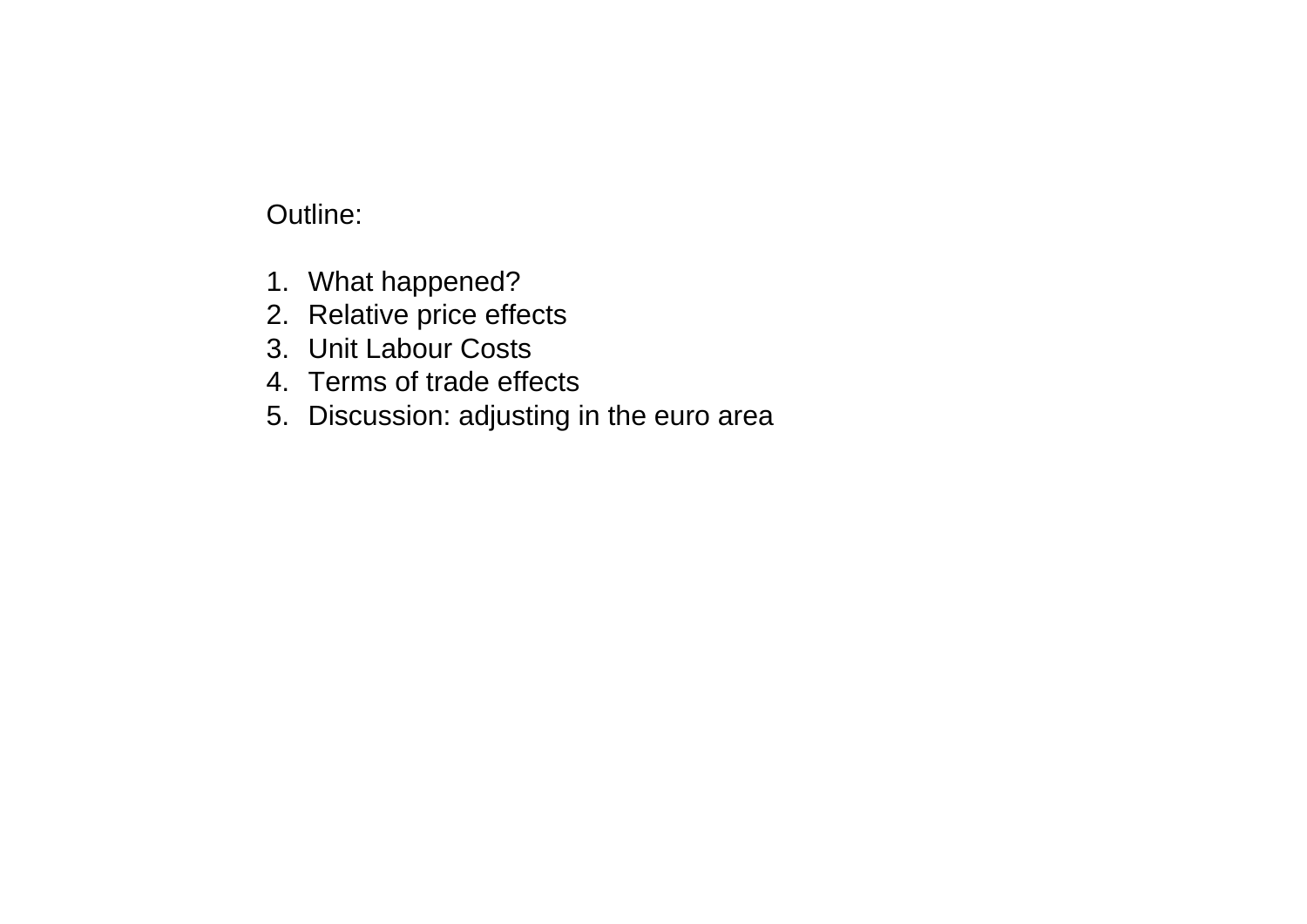In sum:

- 1. The demand expansion caused a RER appreciation
- 2. Workers moved away from low wage manufactures to high wage services
- 3. The Oil price shock called for a RER depreciation instead
- 4. Difference relative to 1976: real wages evolves according to productivity

What next?

- $\bullet$  The transition to the reimbursement phase is likely come finally, due to the tightening of financial conditions.
- $\bullet$ Also agents became more risk averse.
- $\bullet$  In 2009 there was a huge fall in private investment and households savings are already increasing. The domestic demand fell sharply.
- • Synchrony during the crisis is likely to have caused an over-reaction: in the near future, a smoother adjustment is more likely to prevail.
- $\bullet$  Still, tighter financial conditions and rising commodity prices will call for a higher production of tradables.

So incentives have to be in place for such a reallocation to occur.

- $\bullet$ Otherwise, the aggregate demand adjustment will result in high unemployment.
- • Technological change will definitely help: the faster the technological improvement in tradable goods sector, the lower will be the required shrink of the non-tradable goods sector.

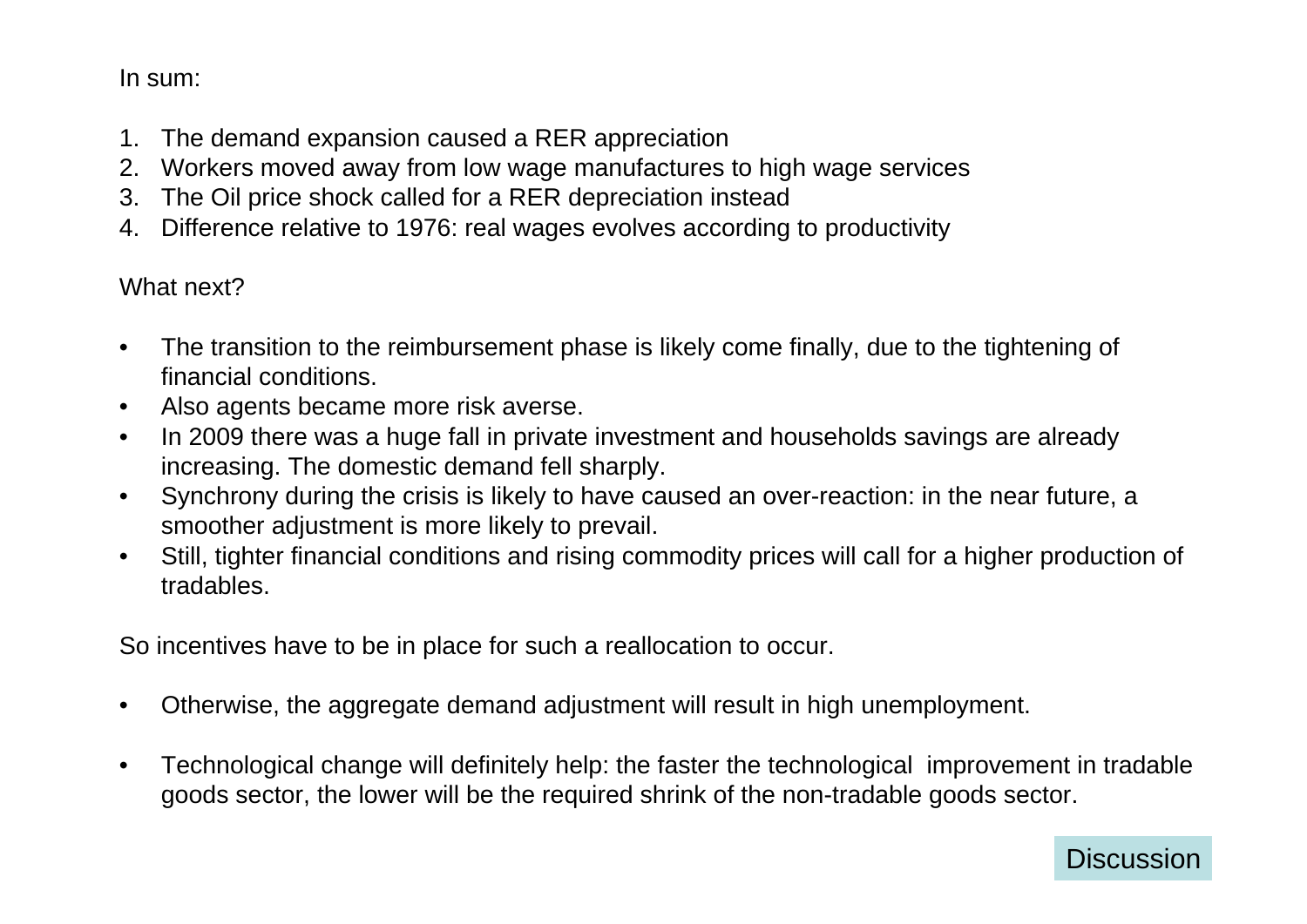# **How painful?**

It depends on whether unemployed and businessman closing down non-tradable activities will find it attractive to engage in T production.

Blanchard (2007): real and nominal wage rigidities will prevent relative prices from adjusting fast, dooming the economy to a slow and painful process of competitive disinflation.

This is more likely to affect wages than prices of non-tradables

Note that new jobs do not necessary imply lower wages: in the ongoing process of structural transformation, new investments are expected to bring productivity levels higher than the average. Still, some unemployed may have to accept lower wages.

In the past, we had episodes of high real wage flexibility, but in the context of a different regime.

The trillion dollar question is whether wage bargainers today are incorporating all the implications of the new macroeconomic regime.

Policy has a critical role here: Incentives have to be properly designed.

- In particular, it is the role of government to find an appropriate balance between protecting unemployed and the need to keep the incentives right.
- Focus: remove all the (natural or policy induced) barriers put on the path of unemployed in their effort to search for a new job.

**Discussion**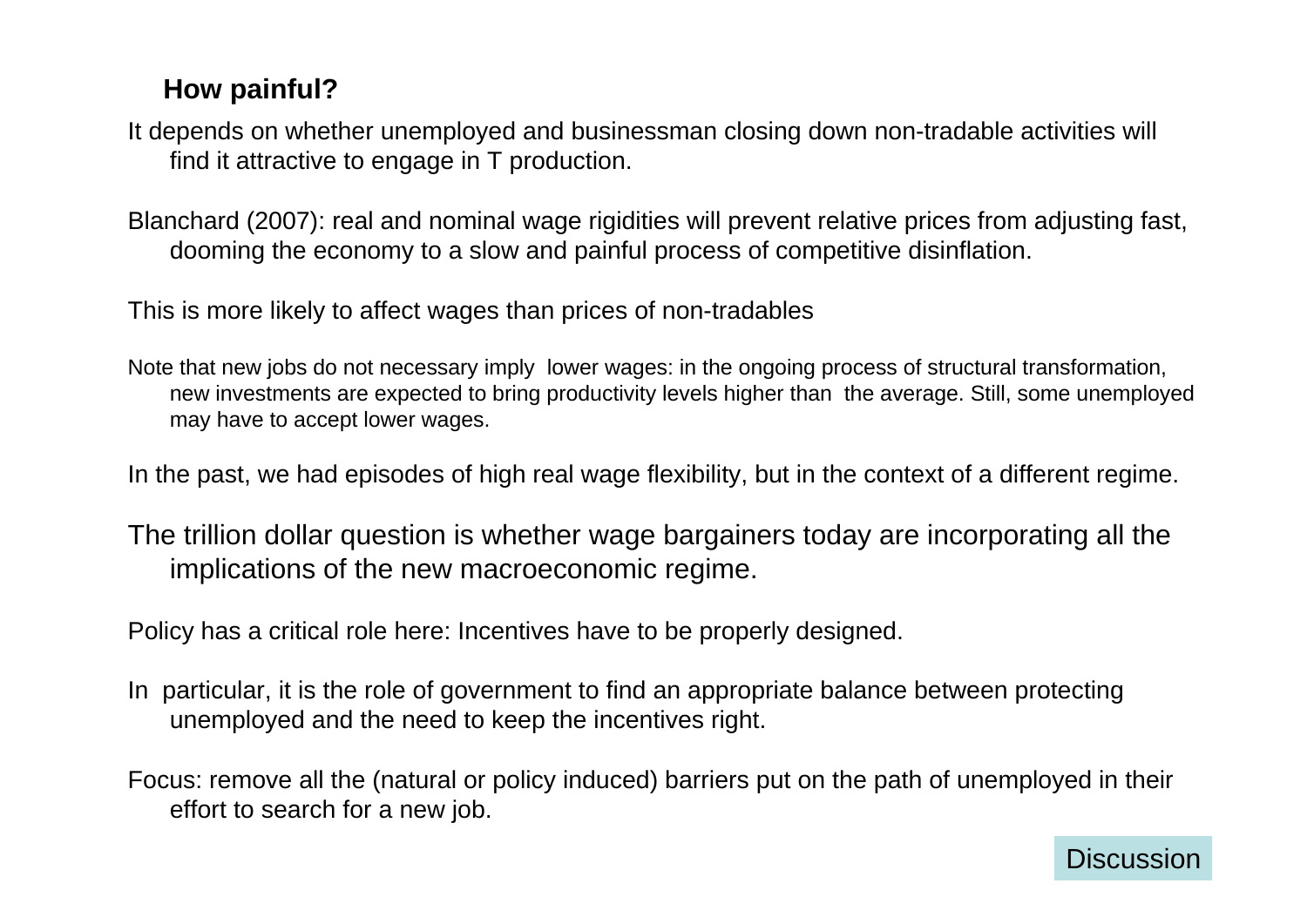A different question is whether business man in services will find it interesting to move:

- (+) Domestic demand will fall
- (-) There are learning costs
- (-) Increasing competition in the context of globalization is bringing down the prices of manufactures relative to other goods (ex. Commodities).
- (+) Many tradable goods are services (1/3 of Portuguese exports + tourism revenues not accounted in the current account).

The government may help:

- 1. Breaking up with inertia by helping entrepreneurs to achieve their first internationalization
- 2. Adjusting the incentive packages so as to induce the allocation of resources to T
- 3. Use taxation
- 4. Promoting more competition in N
- 5. Providing vocational training for workers in transition, so as to assure the existence of qualified pool of human resources to sustain the industry upgrade.
- 6. Fastening the licensing process, reducing red tape, etc.

Of course, all intervention needs a careful understanding of the prevailing incentives.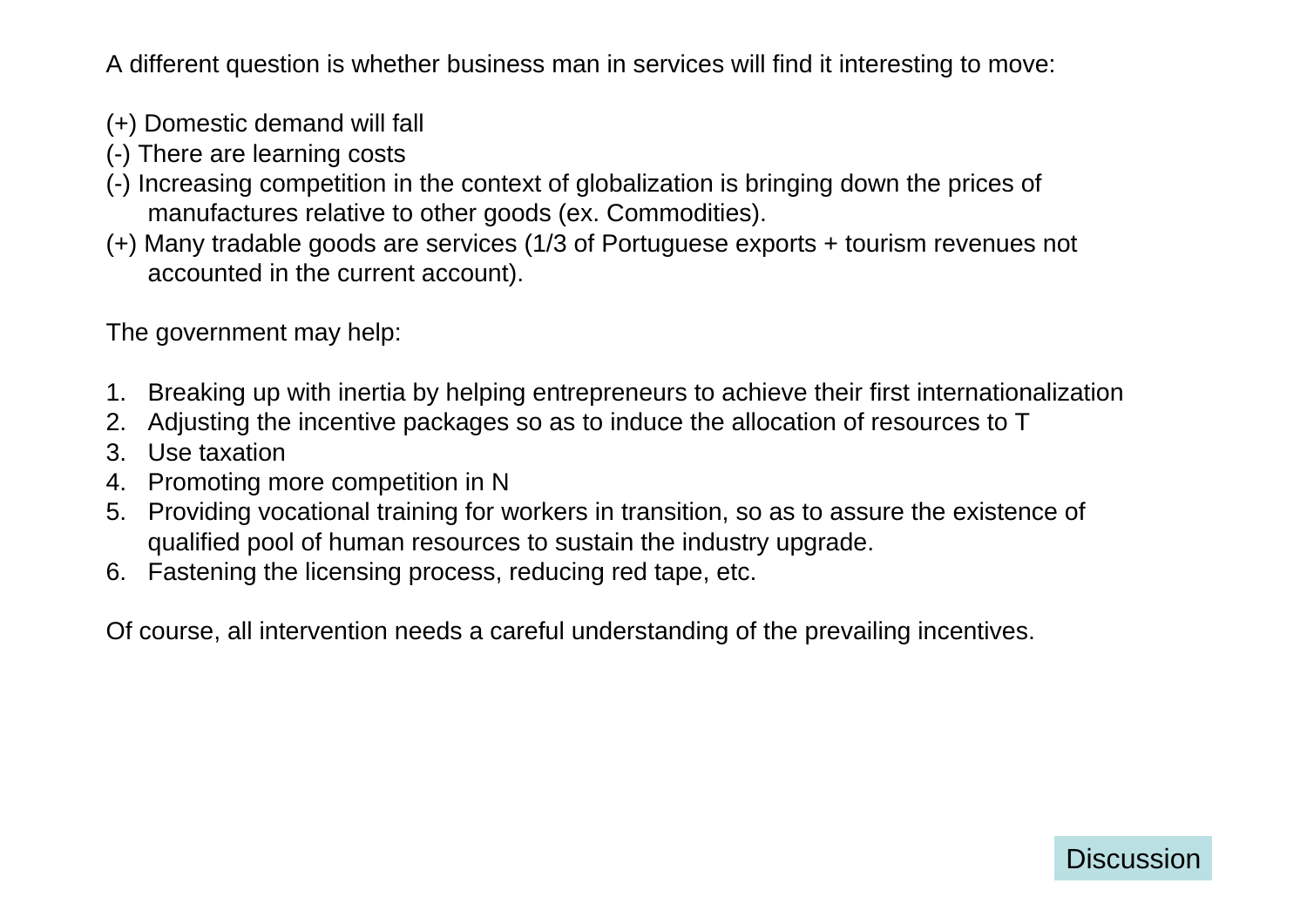In a broader perspective:

- The government has a very important role in getting the prices right and in providing a well functioning institutional set up so that creative destruction is not impaired by excess regulation and high transaction costs.
- It is also the responsibility of the government to reduce waste and to optimally size the level of intervention so as to achieve a proper balance between the benefits of provision and the costs of taxation.



Government expenditures crowd out private expenditures.

A favourable combinations of taxes and public services is a mostly effective device to achieve faster productivity growth.

In Portugal, unfortunately, wrong incentives have prevailed in the public administration for too long.

This gave rise to an excess burden for tax payers that did not translated into social benefit.

The ongoing reform in the public administration, which attempts to achieve a better alignments between the public officers' interests and the social interest, is a critical step to bring Portugal back to convergence track.

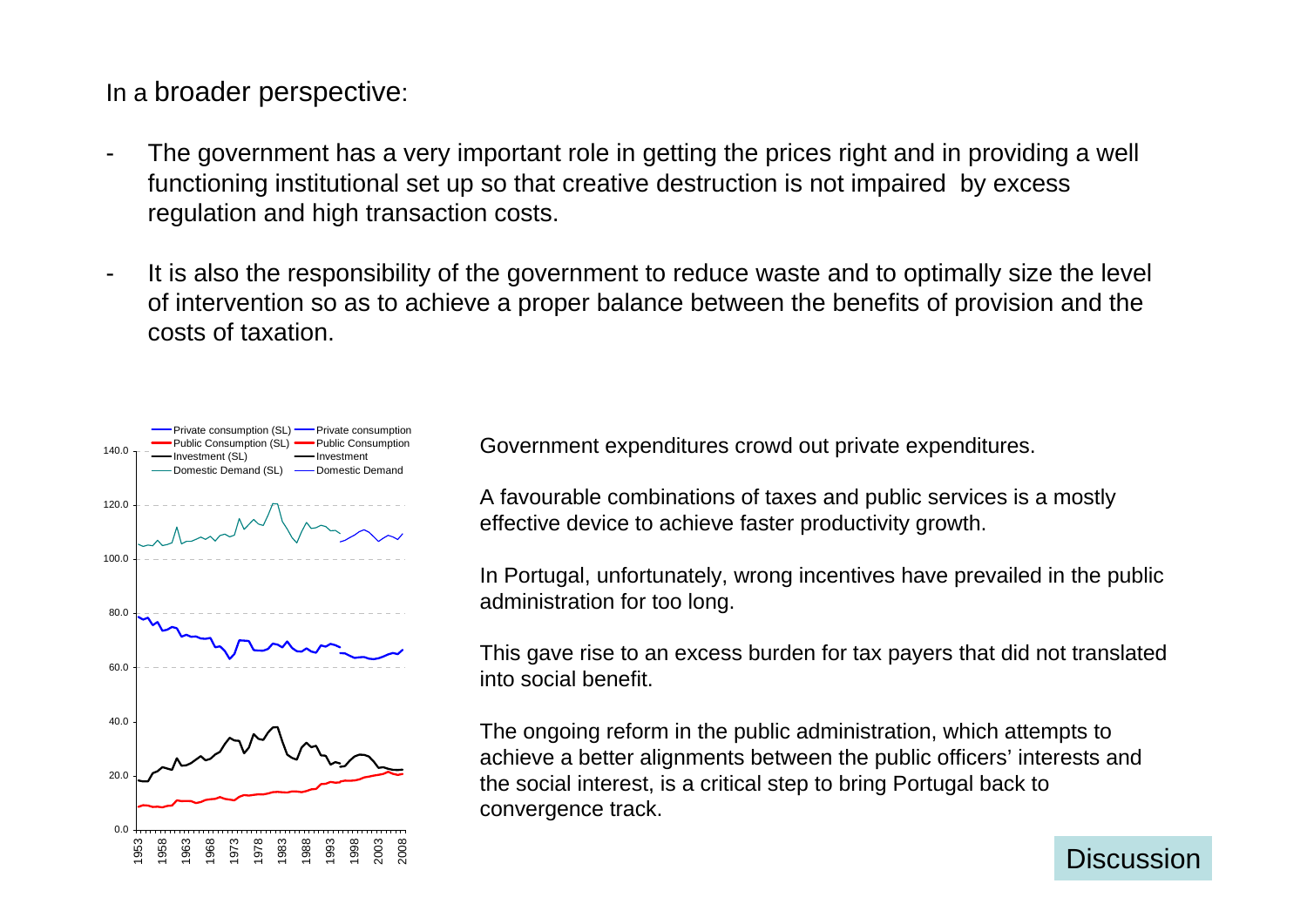# unused